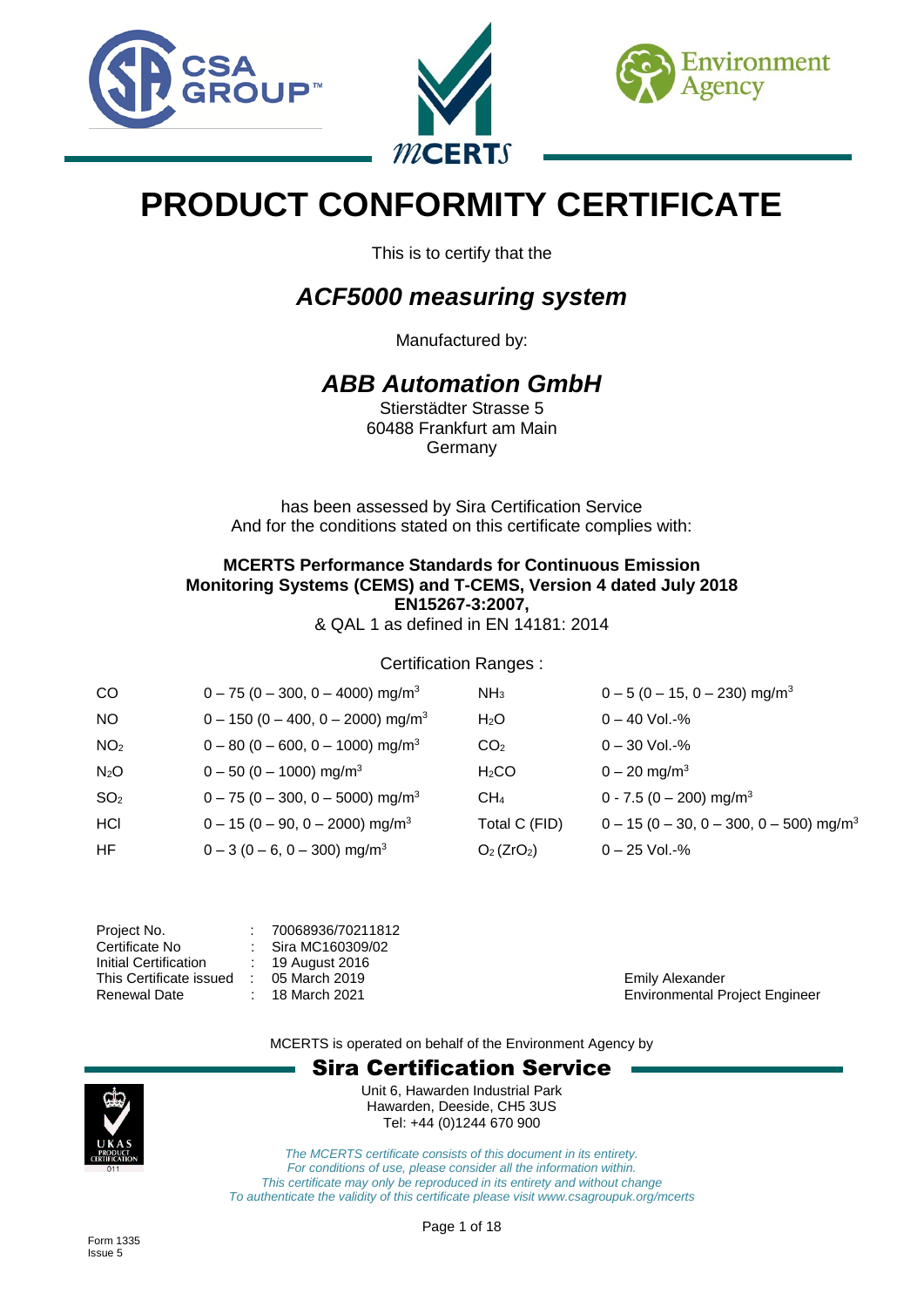





#### **Certificate Contents**

#### <span id="page-1-0"></span>**Approved Site Application**

*Any potential user should ensure, in consultation with the manufacturer, that the monitoring system is suitable for the intended application. For general guidance on monitoring techniques refer to the Environment Agency Monitoring Technical Guidance Notes available at [www.mcerts.net](http://www.mcerts.net/)*

On the basis of the assessment and the ranges required for compliance with EU Directives this instrument is considered suitable for use on waste incineration and large coal-fired combustion plant applications. This CEM has been proven suitable for its measuring task (parameter and composition of the flue gas) by use of the QAL 1 procedure specified in EN14181, for IED Chapter III and IED Chapter IV applications for the ranges specified. The lowest certified range for each determinand shall not be more than 1.5X the daily average emission limit value (ELV) for IED Chapter IV applications, and not more than 2.5X the ELV for IED Chapter III and other types of application.

#### <span id="page-1-1"></span>**Basis of Certification**

This certification is based on the following Test Report(s) and on Sira's assessment and ongoing surveillance of the product and the manufacturing process:

TÜV Rheinland Report 936/21219814/A dated 6<sup>th</sup> April 2016

TÜV Rheinland Report 936/21219814/C dated 24th January 2017

TÜV Rheinland Report 936/21219814/G dated 8 th October 2018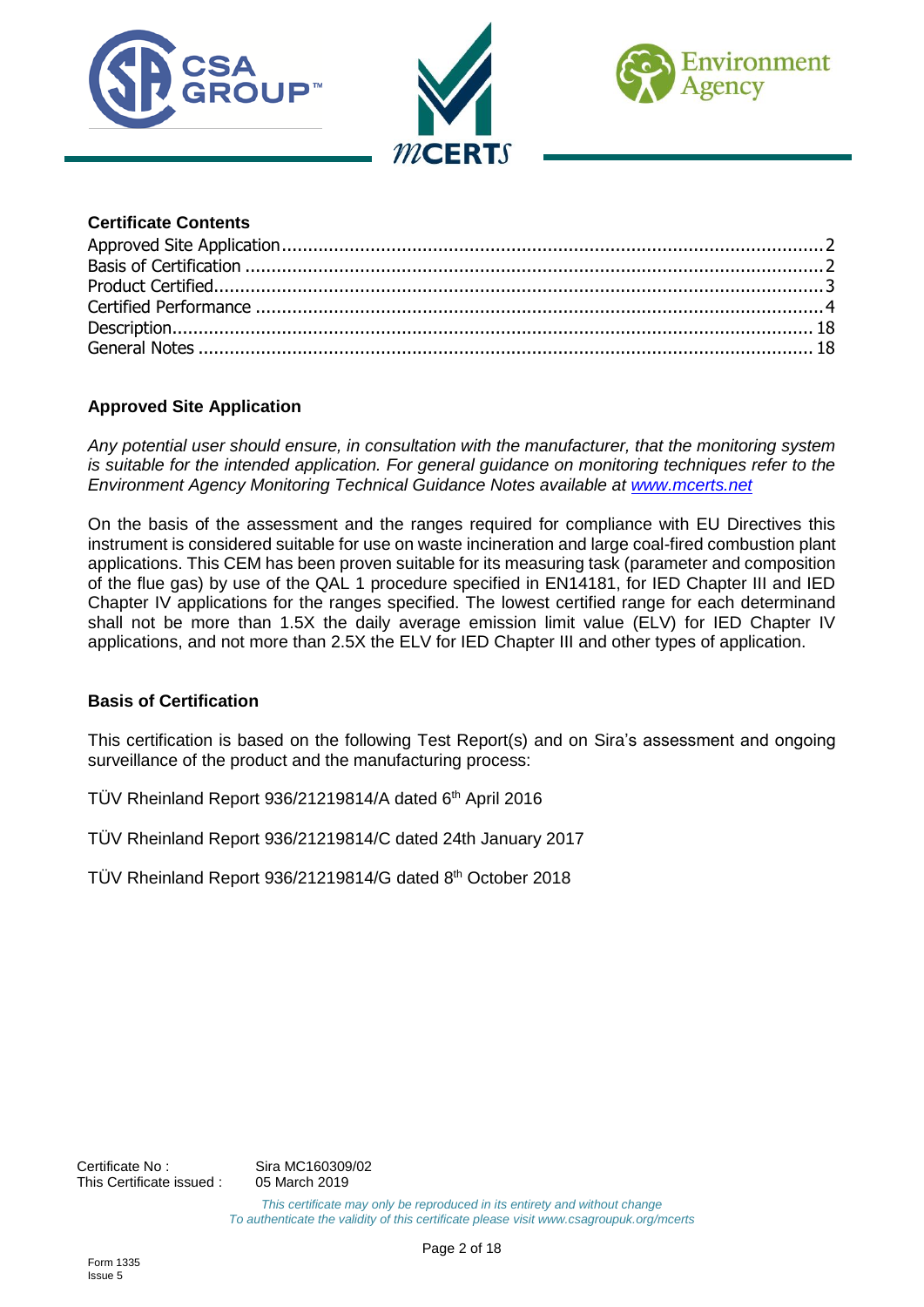





#### <span id="page-2-0"></span>**Product Certified**

The ACF5000 measuring system consists of the following parts:



| 1. Sample Probe  | 2. Heated Filter | 3. Heated<br><b>Sample Line</b> | 4. Gas<br><b>Conditioning</b> | 5. Analyser             |
|------------------|------------------|---------------------------------|-------------------------------|-------------------------|
| Model:           | Model:           | Model:                          | Model:                        | Model:                  |
| ABB Type 40      | ABB PFE2 filter  | Heated ABB                      | ASP-block                     | ACF5000 Analyser        |
| (screw mounted)  |                  | TBL01-S sampling                | (integrated)                  | cabinet with:           |
| or Type 42       |                  | line (180°C) with               |                               | · Interferometer        |
| (flange-mounted) |                  | an inner diameter               |                               | · FID                   |
| probe tube       |                  | of 6mm, made of                 |                               | ∙ O <sub>2</sub> Sensor |
|                  |                  | teflon, max 60m                 |                               | · Air improvement       |
|                  |                  | long                            |                               | Cooling unit (for       |
|                  |                  |                                 |                               | use at $5 - 45$ °C,     |
|                  |                  |                                 |                               | or fan for use at 5     |
|                  |                  |                                 |                               | $-30$ °C)               |

Allowable variations could include:

- A different brand or model of sampling system of the same type, provided that there is evidence the alternative system works with similar types of CEM.
- Additional manifolds and heated valves used to allow more than one analyser to share a sampling system.

This certificate applies to all instruments fitted with software version 5.2.16 (Syscon), 3.5.99 (AMC), and serial number 3.351922.3 onwards.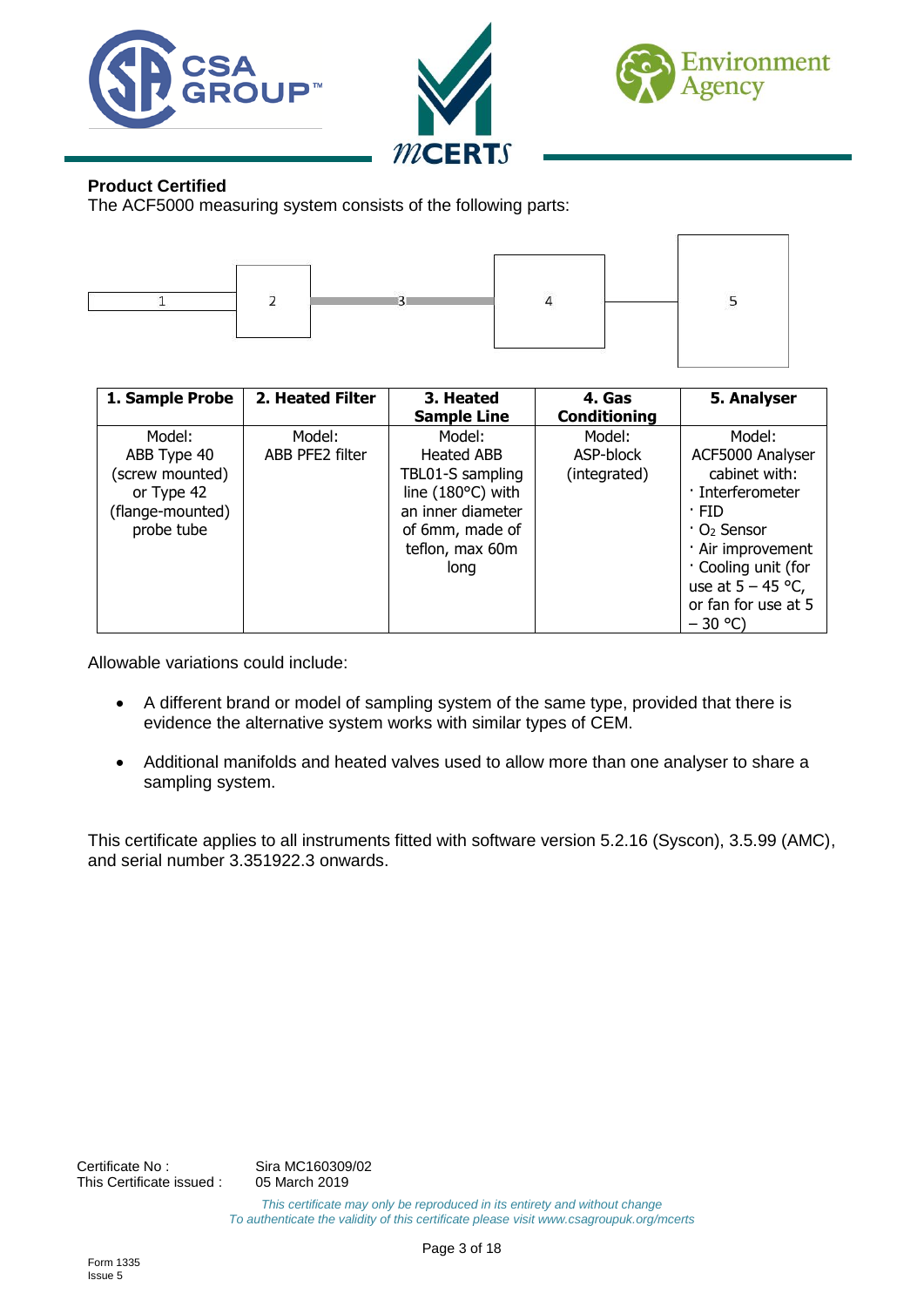





#### <span id="page-3-0"></span>**Certified Performance**

The instrument was evaluated for use under the following conditions:<br>Ambient Temperature Range:  $+5^{\circ}C$  to  $+45^{\circ}C$ Ambient Temperature Range: +5°C<br>Instrument IP rating: 1P54 Instrument IP rating:

Note: For outdoor installations the analyser needs to be mounted into an IP65 environment. If the instrument is supplied with an enclosure, then the ambient temperature shall be monitored inside the enclosure to ensure that it stays within the above ambient temperature range. The CEM is nominally equipped with an air-conditioning unit and testing took place in the temperature range between 5°C and 45°C. Additionally, the CEM may be used with a fan instead of an air-conditioning unit, in the temperature range between 5°C and 30°C.

Results are expressed as error % of certification range, unless otherwise stated.

|                  | <b>Test</b>                |       | Results expressed as % of the | certification range |                | Other results | <b>MCERTS</b><br>specification |
|------------------|----------------------------|-------|-------------------------------|---------------------|----------------|---------------|--------------------------------|
|                  |                            | < 0.5 | < 1                           | $<$ 2               | $\overline{5}$ |               |                                |
| Response time    |                            |       |                               |                     |                |               |                                |
| O <sub>2</sub>   | $(0-25%Vol)$               |       |                               |                     |                | 37s           | $<$ 200s                       |
| CO               | $(0-75mg/m^3)$             |       |                               |                     |                | 185s          | $<$ 200s                       |
| CO               | $(0-300 \text{ mg/m}^3)$   |       |                               |                     |                | <b>136s</b>   | $<$ 200s                       |
| CO               | $(0-4000 \text{ mg/m}^3)$  |       |                               |                     |                | 127s          | $<$ 200s                       |
| <b>NO</b>        | $(0-150 \text{ mg/m}^3)$   |       |                               |                     |                | 134s          | $<$ 200s                       |
| <b>NO</b>        | $(0-400 \text{ mg/m}^3)$   |       |                               |                     |                | 178s          | $<$ 200s                       |
| <b>NO</b>        | $(0-2000 \text{ mg/m}^3)$  |       |                               |                     |                | 128s          | $<$ 200s                       |
| NO <sub>2</sub>  | $(0-80 \text{ mg/m}^3)$    |       |                               |                     |                | 172s          | $<$ 200s                       |
| NO <sub>2</sub>  | $(0-600 \text{ mg/m}^3)$   |       |                               |                     |                | 137s          | $<$ 200s                       |
| NO <sub>2</sub>  | $(0-1000 \text{ mg/m}^3)$  |       |                               |                     |                | 164s          | $<$ 200s                       |
| N <sub>2</sub> O | $(0-50 \text{ mg/m}^3)$    |       |                               |                     |                | 158s          | $<$ 200s                       |
| N <sub>2</sub> O | $(0-1000 \text{ mg/m}^3)$  |       |                               |                     |                | 129s          | $<$ 200s                       |
| SO <sub>2</sub>  | $(0-75 \text{ mg/m}^3)$    |       |                               |                     |                | 186s          | $<$ 200s                       |
| SO <sub>2</sub>  | $(0-300 \text{ mg/m}^3)$   |       |                               |                     |                | <b>168s</b>   | $<$ 200s                       |
| SO <sub>2</sub>  | $(0-300 \text{ mg/m}^3)$   |       |                               |                     |                | 135s          | $<$ 200s                       |
| HCI              | $(0-15 \text{ mg/m}^3)$    |       |                               |                     |                | 278s          | <400s                          |
| HCI              | $(0-90 \text{ mg/m}^3)$    |       |                               |                     |                | 150s          | <400s                          |
| HCI              | $(0-2000 \text{ mg/m}^3)$  |       |                               |                     |                | 154s          | <400s                          |
| HF               | $(0-3$ mg/m <sup>3</sup> ) |       |                               |                     |                | <b>198s</b>   | <400s                          |
| <b>HF</b>        | $(0-6$ mg/m <sup>3</sup> ) |       |                               |                     |                | 187s          | <400s                          |
| <b>HF</b>        | $(0-300 \text{ mg/m}^3)$   |       |                               |                     |                | 163s          | <400s                          |
| NH <sub>3</sub>  | $(0-5 \text{ mg/m}^3)$     |       |                               |                     |                | 170s          | <400s                          |

Certificate No : Sira MC160309/02<br>This Certificate issued : 05 March 2019 This Certificate issued :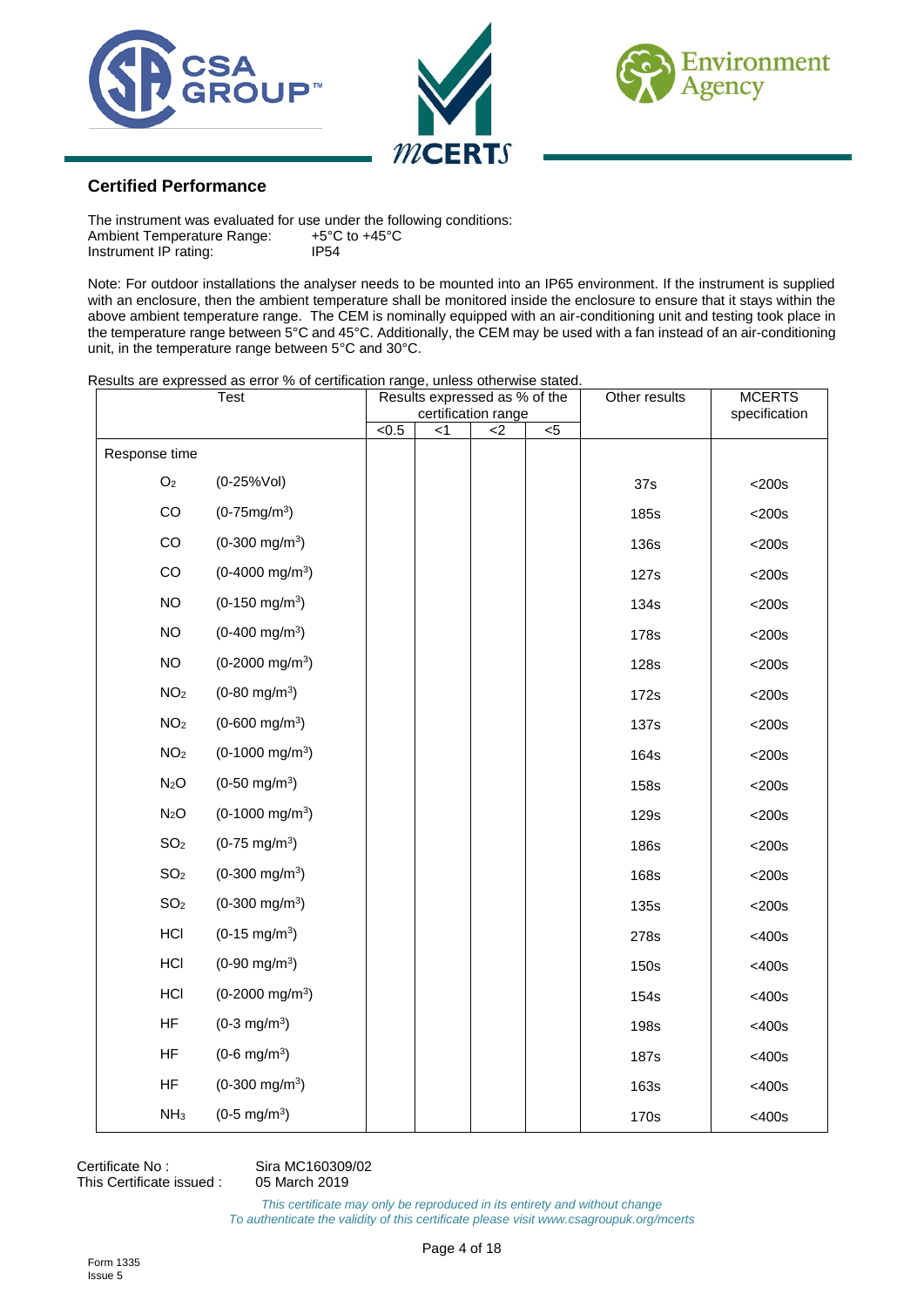





|                   | Test                                     |              | Results expressed as % of the<br>certification range |     |                | Other results | <b>MCERTS</b><br>specification |
|-------------------|------------------------------------------|--------------|------------------------------------------------------|-----|----------------|---------------|--------------------------------|
|                   |                                          | $\sqrt{0.5}$ | < 1                                                  | $2$ | $\overline{5}$ |               |                                |
| NH <sub>3</sub>   | $(0-15 \text{ mg/m}^3)$                  |              |                                                      |     |                | 172s          | <400s                          |
| NH <sub>3</sub>   | $(0-230 \text{ mg/m}^3)$                 |              |                                                      |     |                | <b>158s</b>   | <400s                          |
| H <sub>2</sub> O  | $(0-40%$ Vol)                            |              |                                                      |     |                | 137s          | $<$ 200s                       |
| CO <sub>2</sub>   | $(0-30%Vol)$                             |              |                                                      |     |                | 139s          | $<$ 200s                       |
| H <sub>2</sub> CO | $(0-20 \text{ mg/m}^3)$                  |              |                                                      |     |                | 127s          | $<$ 200s                       |
| CH <sub>4</sub>   | $(0-7.5 \text{ mg/m}^3)$                 |              |                                                      |     |                | 192s          | $<$ 200s                       |
| CH <sub>4</sub>   | $(0-200 \text{ mg/m}^3)$                 |              |                                                      |     |                | 133s          | $<$ 200s                       |
| <b>TOC</b>        | $(0-15 \text{ mg/m}^3)$                  |              |                                                      |     |                | 49s           | $<$ 200s                       |
| <b>TOC</b>        | $(0-30 \text{ mg/m}^3)$                  |              |                                                      |     |                | 50s           | $<$ 200s                       |
| <b>TOC</b>        | $(0-300 \text{ mg/m}^3)$                 |              |                                                      |     |                | 45s           | $<$ 200s                       |
| <b>TOC</b>        | $(0-500$ mg/m <sup>3</sup> )             |              |                                                      |     |                | 49s           | $<$ 200s                       |
| point             | Repeatability standard deviation at zero |              |                                                      |     |                |               |                                |
| $\mathsf{O}_2$    |                                          | 0.0          |                                                      |     |                |               | $<0.2\%$                       |
| CO                |                                          | 0.0          |                                                      |     |                |               | $< 2.0\%$                      |
| <b>NO</b>         |                                          | 0.1          |                                                      |     |                |               | $< 2.0\%$                      |
| NO <sub>2</sub>   |                                          | 0.3          |                                                      |     |                |               | $< 2.0\%$                      |
| N <sub>2</sub> O  |                                          | $0.0\,$      |                                                      |     |                |               | $<2.0\%$                       |
| SO <sub>2</sub>   |                                          | 0.1          |                                                      |     |                |               | $< 2.0\%$                      |
| HCI               |                                          | 0.1          |                                                      |     |                |               | $<2.0\%$                       |
| HF                |                                          |              | 0.6                                                  |     |                |               | $< 2.0\%$                      |
| NH <sub>3</sub>   |                                          |              | 0.7                                                  |     |                |               | $<2.0\%$                       |
| H <sub>2</sub> O  |                                          | $0.0\,$      |                                                      |     |                |               | $< 2.0\%$                      |
| CO <sub>2</sub>   |                                          | $0.0\,$      |                                                      |     |                |               | $< 2.0\%$                      |
| H <sub>2</sub> CO |                                          | $0.2\,$      |                                                      |     |                |               | $< 2.0\%$                      |
| CH <sub>4</sub>   |                                          | 0.1          |                                                      |     |                |               | $< 2.0\%$                      |
| <b>TOC</b>        |                                          | $0.0\,$      |                                                      |     |                |               | $<2.0\%$                       |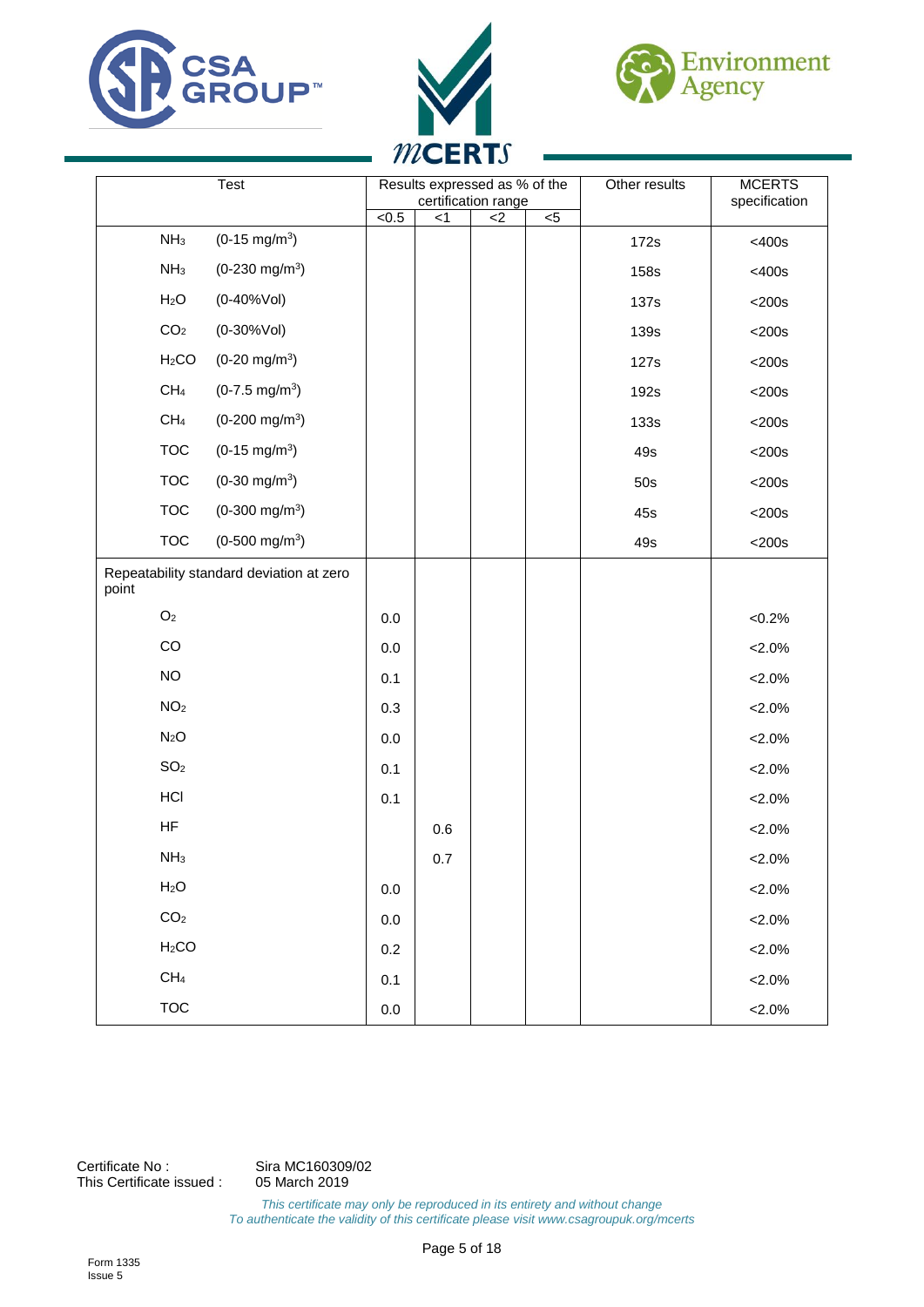





|                   | Test                                | Results expressed as % of the<br>certification range |         | Other results | <b>MCERTS</b><br>specification |  |           |
|-------------------|-------------------------------------|------------------------------------------------------|---------|---------------|--------------------------------|--|-----------|
|                   |                                     | $\sqrt{6.5}$                                         | < 1     | $<$ 2         | $\overline{5}$                 |  |           |
| reference point   | Repeatability standard deviation at |                                                      |         |               |                                |  |           |
| O <sub>2</sub>    |                                     | 0.05                                                 |         |               |                                |  | $<0.2\%$  |
| CO                |                                     | 0.1                                                  |         |               |                                |  | $< 2.0\%$ |
| <b>NO</b>         |                                     | 0.1                                                  |         |               |                                |  | $< 2.0\%$ |
| NO <sub>2</sub>   |                                     |                                                      |         | 1.4           |                                |  | $< 2.0\%$ |
| N <sub>2</sub> O  |                                     | 0.0                                                  |         |               |                                |  | $< 2.0\%$ |
| SO <sub>2</sub>   |                                     | 0.5                                                  |         |               |                                |  | $< 2.0\%$ |
| HCI               |                                     | 0.5                                                  |         |               |                                |  | $< 2.0\%$ |
| HF                |                                     |                                                      | 0.6     |               |                                |  | $< 2.0\%$ |
| NH <sub>3</sub>   |                                     |                                                      | 0.8     |               |                                |  | $< 2.0\%$ |
| H <sub>2</sub> O  |                                     | 0.3                                                  |         |               |                                |  | $< 2.0\%$ |
| CO <sub>2</sub>   |                                     | 0.1                                                  |         |               |                                |  | $< 2.0\%$ |
| H <sub>2</sub> CO |                                     | 0.3                                                  |         |               |                                |  | $< 2.0\%$ |
| CH <sub>4</sub>   |                                     | 0.1                                                  |         |               |                                |  | $< 2.0\%$ |
| <b>TOC</b>        |                                     | 0.1                                                  |         |               |                                |  | $< 2.0\%$ |
| Lack-of-fit       |                                     |                                                      |         |               |                                |  |           |
| $\mathsf{O}_2$    | $(0-25%Vol)$                        | 0.05                                                 |         |               |                                |  | $<0.2\%$  |
| $_{\rm CO}$       | $(0-75mg/m^3)$                      | 0.27                                                 |         |               |                                |  | $< 2.0\%$ |
| CO                | $(0-300 \text{ mg/m}^3)$            | 0.33                                                 |         |               |                                |  | $2.0\%$   |
| CO                | $(0-4000 \text{ mg/m}^3)$           | $-0.38$                                              |         |               |                                |  | $< 2.0\%$ |
| <b>NO</b>         | $(0-150 \text{ mg/m}^3)$            | $-0.27$                                              |         |               |                                |  | $< 2.0\%$ |
| <b>NO</b>         | $(0-400 \text{ mg/m}^3)$            | 0.25                                                 |         |               |                                |  | $< 2.0\%$ |
| $NO$              | $(0-2000 \text{ mg/m}^3)$           | 0.50                                                 |         |               |                                |  | $< 2.0\%$ |
| NO <sub>2</sub>   | $(0-80$ mg/m <sup>3</sup> )         |                                                      |         | 1.00          |                                |  | $< 2.0\%$ |
| NO <sub>2</sub>   | $(0-600 \text{ mg/m}^3)$            |                                                      | 0.83    |               |                                |  | $< 2.0\%$ |
| NO <sub>2</sub>   | $(0-1000 \text{ mg/m}^3)$           | 0.10                                                 |         |               |                                |  | $< 2.0\%$ |
| N <sub>2</sub> O  | $(0-50 \text{ mg/m}^3)$             | 0.34                                                 |         |               |                                |  | $< 2.0\%$ |
| N <sub>2</sub> O  | $(0-1000 \text{ mg/m}^3)$           | $-0.25$                                              |         |               |                                |  | $< 2.0\%$ |
| SO <sub>2</sub>   | $(0-75 \text{ mg/m}^3)$             | 0.48                                                 |         |               |                                |  | $< 2.0\%$ |
| SO <sub>2</sub>   | $(0-300 \text{ mg/m}^3)$            |                                                      | $-0.67$ |               |                                |  | $< 2.0\%$ |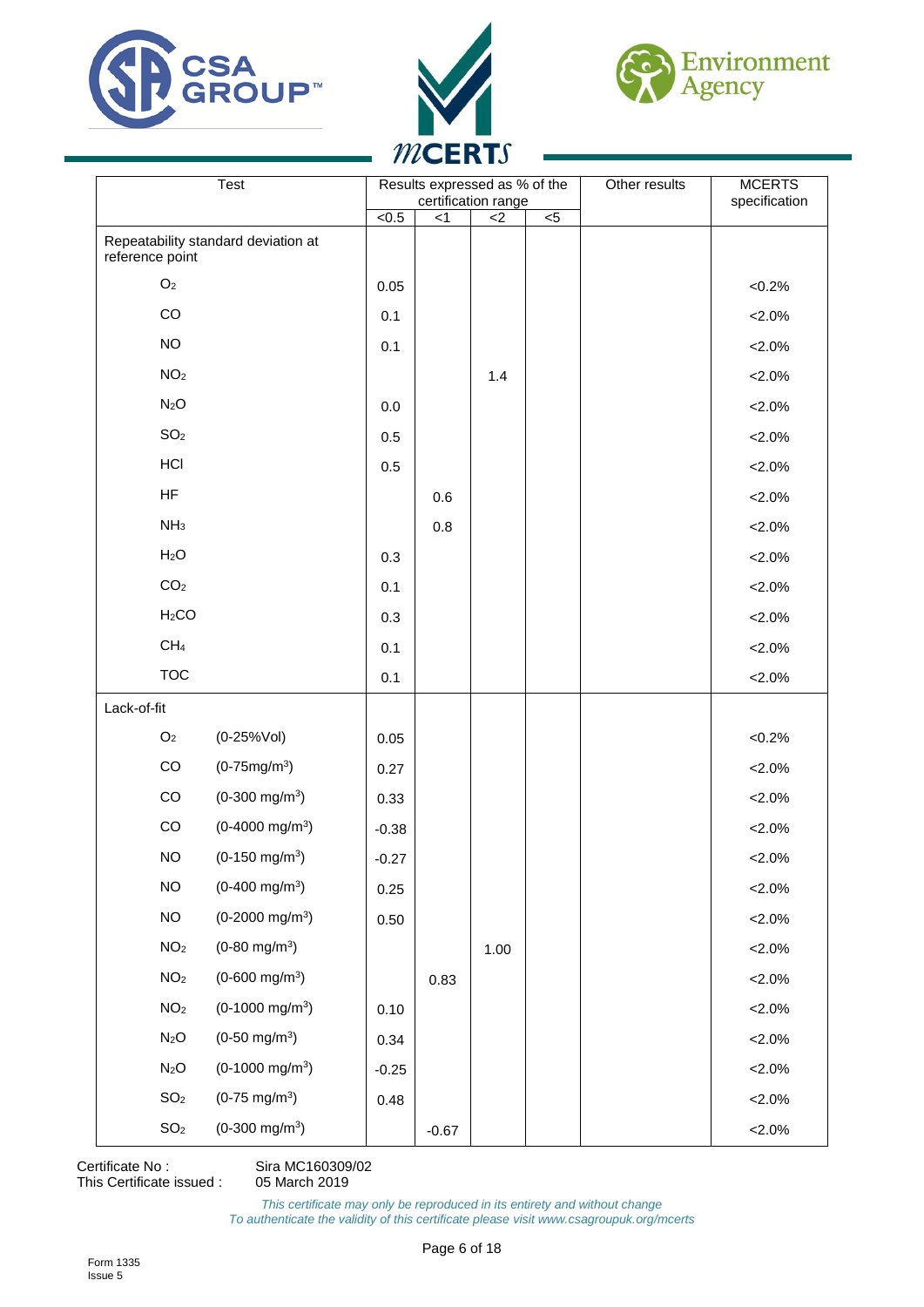





|                                           | Test                                  |              |         | Results expressed as % of the<br>certification range |     | Other results | <b>MCERTS</b><br>specification |
|-------------------------------------------|---------------------------------------|--------------|---------|------------------------------------------------------|-----|---------------|--------------------------------|
|                                           |                                       | $\sqrt{0.5}$ | $<$ 1   | $<$ 2                                                | $5$ |               |                                |
| SO <sub>2</sub>                           | $(0-300 \text{ mg/m}^3)$              | $-0.28$      |         |                                                      |     |               | $< 2.0\%$                      |
| HCI                                       | $(0-15 \text{ mg/m}^3)$               |              | $-0.65$ |                                                      |     |               | $<2.0\%$                       |
| HCI                                       | $(0-90 \text{ mg/m}^3)$               |              | 0.67    |                                                      |     |               | $<2.0\%$                       |
| HCI                                       | $(0-2000 \text{ mg/m}^3)$             | 0.45         |         |                                                      |     |               | $2.0\%$                        |
| HF                                        | $(0-3$ mg/m <sup>3</sup> )            |              | 0.93    |                                                      |     |               | $2.0\%$                        |
| HF                                        | $(0-6$ mg/m <sup>3</sup> )            |              |         | 1.00                                                 |     |               | $<2.0\%$                       |
| HF                                        | $(0-300 \text{ mg/m}^3)$              |              | $-1.00$ |                                                      |     |               | $<2.0\%$                       |
| NH <sub>3</sub>                           | $(0-5 \text{ mg/m}^3)$                |              | $-1.00$ |                                                      |     |               | $2.0\%$                        |
| NH <sub>3</sub>                           | $(0-15 \text{ mg/m}^3)$               |              | $-0.80$ |                                                      |     |               | $2.0\%$                        |
| NH <sub>3</sub>                           | $(0-230 \text{ mg/m}^3)$              |              | $-0.87$ |                                                      |     |               | $2.0\%$                        |
| H <sub>2</sub> O                          | $(0-40%$ Vol)                         | $-0.35$      |         |                                                      |     |               | $2.0\%$                        |
| CO <sub>2</sub>                           | $(0-30%Vol)$                          | 0.17         |         |                                                      |     |               | $2.0\%$                        |
| H <sub>2</sub> CO                         | $(0-20 \text{ mg/m}^3)$               | 0.49         |         |                                                      |     |               | $2.0\%$                        |
| CH <sub>4</sub>                           | $(0-7.5 \text{ mg/m}^3)$              | $-0.33$      |         |                                                      |     |               | $< 2.0\%$                      |
| CH <sub>4</sub>                           | $(0-200 \text{ mg/m}^3)$              | $-0.50$      |         |                                                      |     |               | $<2.0\%$                       |
| <b>TOC</b>                                | $(0-15 \text{ mg/m}^3)$               | $-0.47$      |         |                                                      |     |               | $2.0\%$                        |
| <b>TOC</b>                                | $(0-30 \text{ mg/m}^3)$               | $-0.67$      |         |                                                      |     |               | $2.0\%$                        |
| <b>TOC</b>                                | $(0-300 \text{ mg/m}^3)$              | 0.33         |         |                                                      |     |               | $2.0\%$                        |
| <b>TOC</b>                                | $(0-500 \text{ mg/m}^3)$              | 0.08         |         |                                                      |     |               | $<2.0\%$                       |
| point $(+5^{\circ}$ C to $+30^{\circ}$ C) | Influence of ambient temperature zero |              |         |                                                      |     |               |                                |
| O <sub>2</sub>                            |                                       | 0.03         |         |                                                      |     |               | $<0.5\%$                       |
| CO                                        |                                       | $-0.1$       |         |                                                      |     |               | $< 5.0\%$                      |
| $NO$                                      |                                       | $-0.4$       |         |                                                      |     |               | $< 5.0\%$                      |
| NO <sub>2</sub>                           |                                       | $-0.3$       |         |                                                      |     |               | $< 5.0\%$                      |
| N <sub>2</sub> O                          |                                       | 0.3          |         |                                                      |     |               | $< 5.0\%$                      |
| SO <sub>2</sub>                           |                                       | $0.5\,$      |         |                                                      |     |               | $< 5.0\%$                      |
| HCI                                       |                                       | $-0.3$       |         |                                                      |     |               | $< 5.0\%$                      |
| HF                                        |                                       |              | $-1.0$  |                                                      |     |               | $< 5.0\%$                      |
| NH <sub>3</sub>                           |                                       |              |         | $-1.6$                                               |     |               | $< 5.0\%$                      |
| H <sub>2</sub> O                          |                                       | $-0.1$       |         |                                                      |     |               | $< 5.0\%$                      |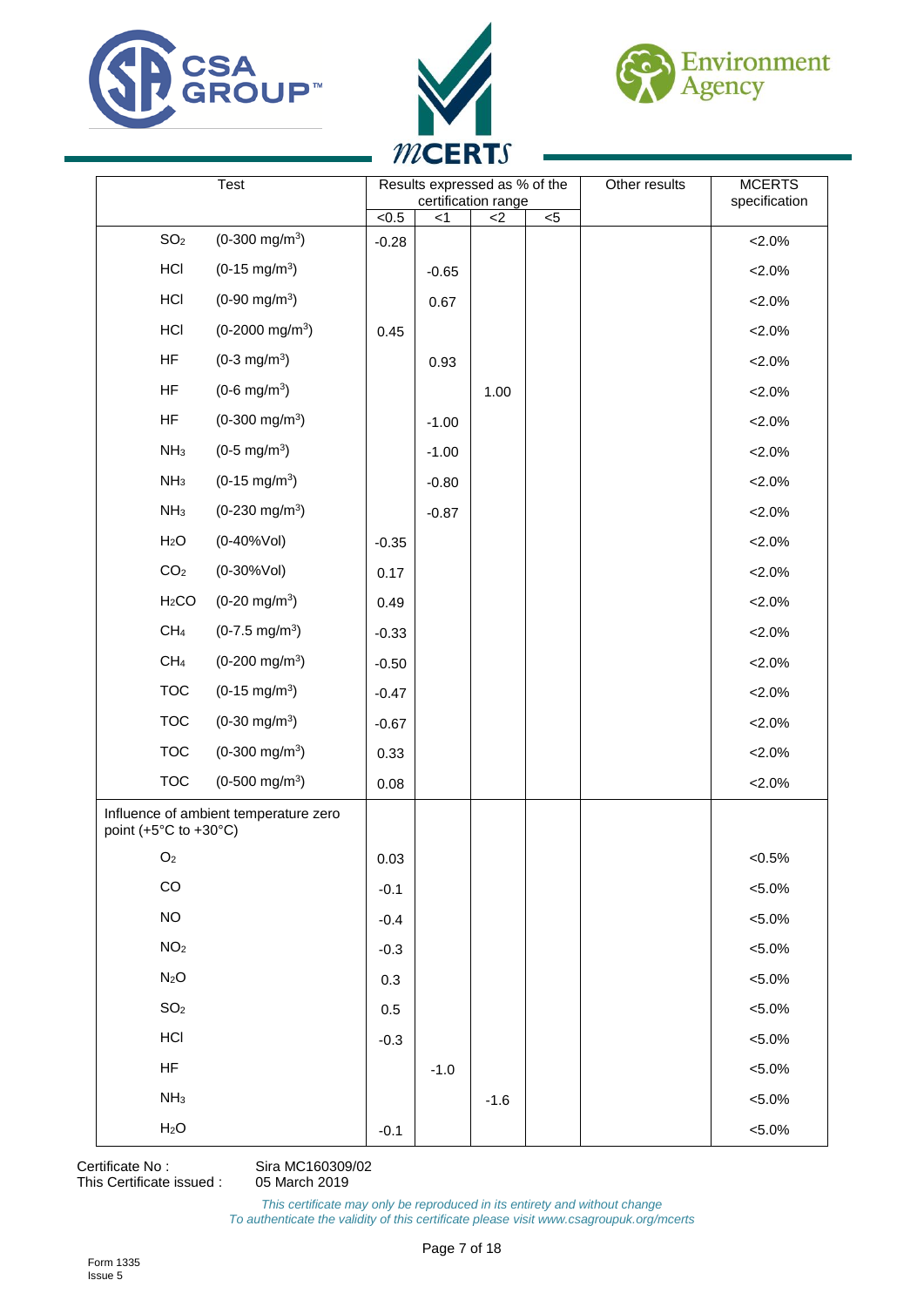





| Test                                                                                 |              | Results expressed as % of the<br>certification range |        |                | Other results | <b>MCERTS</b><br>specification |
|--------------------------------------------------------------------------------------|--------------|------------------------------------------------------|--------|----------------|---------------|--------------------------------|
|                                                                                      | $\sqrt{6.5}$ | < 1                                                  | $<$ 2  | $\overline{5}$ |               |                                |
| CO <sub>2</sub>                                                                      | 0.0          |                                                      |        |                |               | $< 5.0\%$                      |
| H <sub>2</sub> CO                                                                    | $0.5\,$      |                                                      |        |                |               | $< 5.0\%$                      |
| CH <sub>4</sub>                                                                      | 0.4          |                                                      |        |                |               | $< 5.0\%$                      |
| <b>TOC</b>                                                                           | 0.4          |                                                      |        |                |               | $< 5.0\%$                      |
| Influence of ambient temperature span<br>point (+5 $\degree$ C to +30 $\degree$ C)   |              |                                                      |        |                |               |                                |
| O <sub>2</sub>                                                                       | $-0.19$      |                                                      |        |                |               | $< 0.5\%$                      |
| CO                                                                                   | $-0.3$       |                                                      |        |                |               | $< 5.0\%$                      |
| <b>NO</b>                                                                            | $-0.5$       |                                                      |        |                |               | $< 5.0\%$                      |
| NO <sub>2</sub>                                                                      |              |                                                      |        | 2.4            |               | $< 5.0\%$                      |
| N <sub>2</sub> O                                                                     |              |                                                      | 1.2    |                |               | $< 5.0\%$                      |
| SO <sub>2</sub>                                                                      | $-0.5$       |                                                      |        |                |               | $< 5.0\%$                      |
| <b>HCI</b>                                                                           |              | 0.9                                                  |        |                |               | $< 5.0\%$                      |
| HF                                                                                   |              |                                                      |        | $-2.3$         |               | $< 5.0\%$                      |
| NH <sub>3</sub>                                                                      |              |                                                      |        | $-2.4$         |               | $< 5.0\%$                      |
| H <sub>2</sub> O                                                                     | $-0.5$       |                                                      |        |                |               | $< 5.0\%$                      |
| CO <sub>2</sub>                                                                      | $-0.3$       |                                                      |        |                |               | $< 5.0\%$                      |
| H <sub>2</sub> CO                                                                    |              | $-1.0$                                               |        |                |               | $< 5.0\%$                      |
| CH <sub>4</sub>                                                                      |              |                                                      | $-0.3$ |                |               | $< 5.0\%$                      |
| <b>TOC</b>                                                                           | $-0.9$       |                                                      |        |                |               | $< 5.0\%$                      |
| Influence of ambient temperature zero<br>point (+5 $^{\circ}$ C to +45 $^{\circ}$ C) |              |                                                      |        |                |               |                                |
| $\mathsf{O}_2$                                                                       | 0.02         |                                                      |        |                |               | $< 0.5\%$                      |
| $_{\rm CO}$                                                                          | 0.1          |                                                      |        |                |               | $< 5.0\%$                      |
| $NO$                                                                                 | $-0.2$       |                                                      |        |                |               | $< 5.0\%$                      |
| NO <sub>2</sub>                                                                      |              | $0.8\,$                                              |        |                |               | $< 5.0\%$                      |
| N <sub>2</sub> O                                                                     | $-0.1$       |                                                      |        |                |               | $< 5.0\%$                      |
| SO <sub>2</sub>                                                                      | 0.4          |                                                      |        |                |               | $< 5.0\%$                      |
| HCI                                                                                  | $-0.5$       |                                                      |        |                |               | $< 5.0\%$                      |
| ${\sf HF}$                                                                           |              | $-0.7$                                               |        |                |               | $< 5.0\%$                      |
| NH <sub>3</sub>                                                                      |              |                                                      | $-1.6$ |                |               | $< 5.0\%$                      |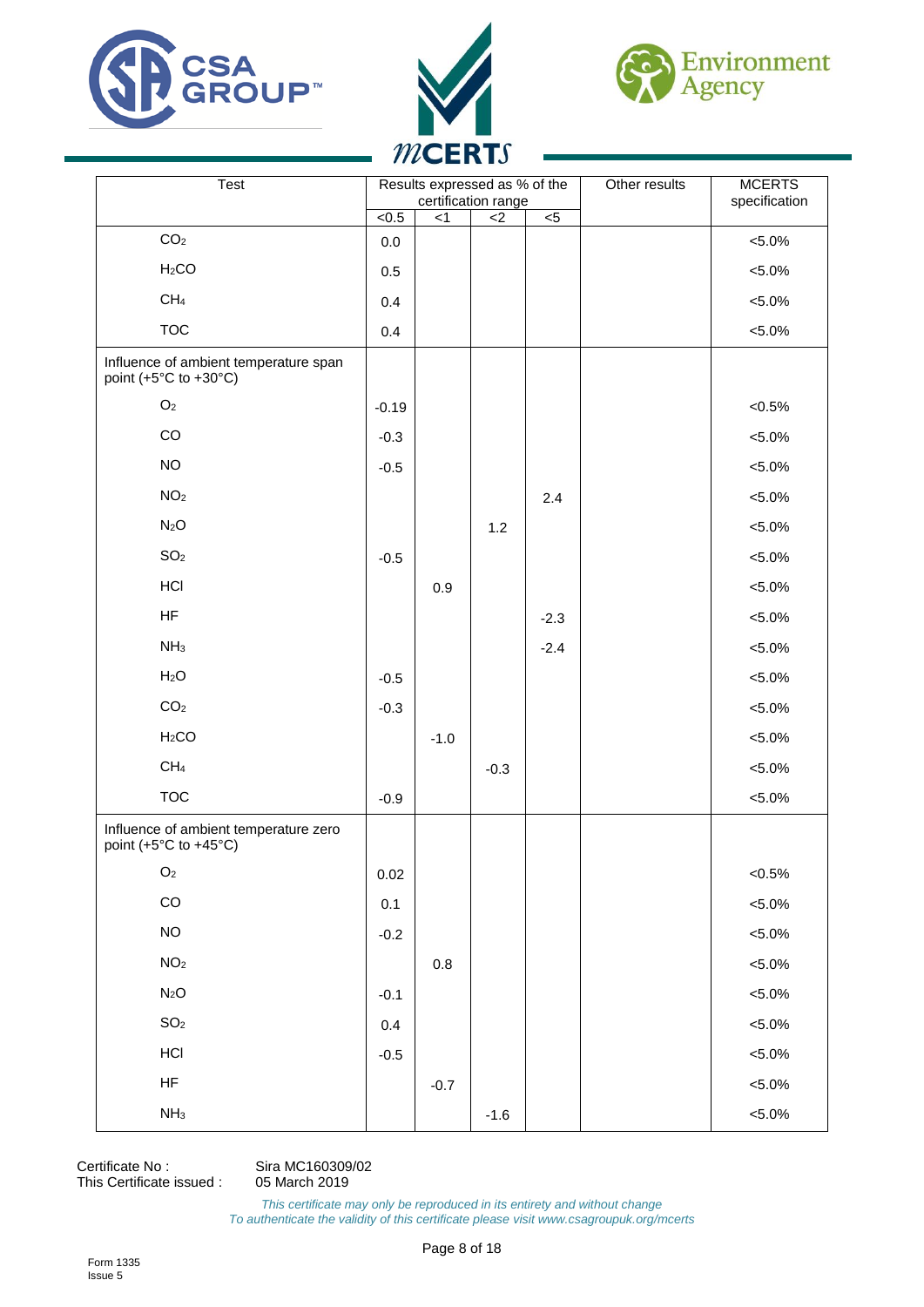





| Test                                                           |         | Results expressed as % of the | certification range |        | Other results | <b>MCERTS</b><br>specification |
|----------------------------------------------------------------|---------|-------------------------------|---------------------|--------|---------------|--------------------------------|
|                                                                | <0.5    | $<$ 1                         | $<$ 2               | $< 5$  |               |                                |
| H <sub>2</sub> O                                               | $-0.2$  |                               |                     |        |               | $< 5.0\%$                      |
| CO <sub>2</sub>                                                | $0.0\,$ |                               |                     |        |               | $< 5.0\%$                      |
| H <sub>2</sub> CO                                              | 0.4     |                               |                     |        |               | $< 5.0\%$                      |
| CH <sub>4</sub>                                                |         | $-0.7$                        |                     |        |               | $< 5.0\%$                      |
| <b>TOC</b>                                                     | 0.4     |                               |                     |        |               | $< 5.0\%$                      |
| Influence of ambient temperature span<br>point (+5°C to +45°C) |         |                               |                     |        |               |                                |
| O <sub>2</sub>                                                 | $-0.21$ |                               |                     |        |               | $< 0.5\%$                      |
| CO                                                             | 0.2     |                               |                     |        |               | $< 5.0\%$                      |
| $NO$                                                           | $-0.4$  |                               |                     |        |               | $< 5.0\%$                      |
| NO <sub>2</sub>                                                |         |                               | $-1.5$              |        |               | $< 5.0\%$                      |
| N <sub>2</sub> O                                               | $-0.4$  |                               |                     |        |               | $< 5.0\%$                      |
| SO <sub>2</sub>                                                |         |                               | 1.2                 |        |               | $< 5.0\%$                      |
| HCI                                                            |         | 0.9                           |                     |        |               | $< 5.0\%$                      |
| HF                                                             |         |                               |                     | $-2.3$ |               | $< 5.0\%$                      |
| NH <sub>3</sub>                                                |         |                               | 1.4                 |        |               | $< 5.0\%$                      |
| H <sub>2</sub> O                                               | 0.4     |                               |                     |        |               | $< 5.0\%$                      |
| CO <sub>2</sub>                                                | 0.5     |                               |                     |        |               | $< 5.0\%$                      |
| H <sub>2</sub> CO                                              |         |                               | $1.2$               |        |               | $< 5.0\%$                      |
| CH <sub>4</sub>                                                |         | 0.7                           |                     |        |               | $< 5.0\%$                      |
| <b>TOC</b>                                                     | 0.5     |                               |                     |        |               | $< 5.0\%$                      |
| Influence of sample gas flow for<br>extractive CEMS            |         |                               |                     |        |               |                                |
| $\mathsf{O}_2$                                                 | $-0.15$ |                               |                     |        |               | $< 0.2\%$                      |
| $_{\rm CO}$                                                    |         | $-0.7$                        |                     |        |               | $< 2.0\%$                      |
| $NO$                                                           |         | $-0.9$                        |                     |        |               | $< 2.0\%$                      |
| NO <sub>2</sub>                                                |         |                               | $-1.4$              |        |               | $< 2.0\%$                      |
| N <sub>2</sub> O                                               |         | $-1.0$                        |                     |        |               | $< 2.0\%$                      |
| SO <sub>2</sub>                                                |         |                               | $-1.5$              |        |               | $< 2.0\%$                      |
| HCI                                                            | $0.5\,$ |                               |                     |        |               | $< 2.0\%$                      |
| <b>HF</b>                                                      |         | $0.8\,$                       |                     |        |               | $< 2.0\%$                      |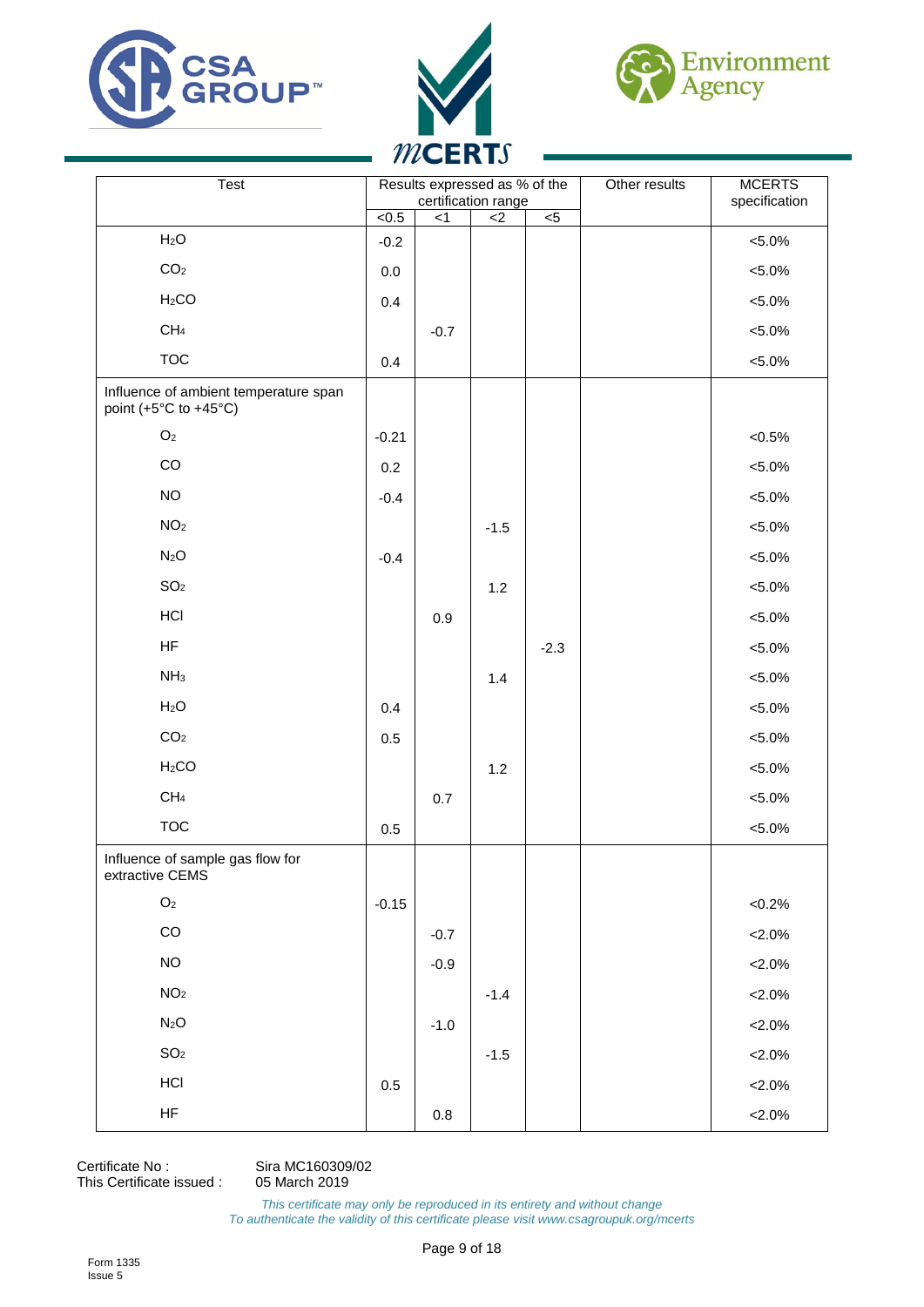





| Test                                                      |         |         | Results expressed as % of the<br>certification range |                | Other results | <b>MCERTS</b><br>specification |
|-----------------------------------------------------------|---------|---------|------------------------------------------------------|----------------|---------------|--------------------------------|
|                                                           | $5 - 5$ | < 1     | $\overline{c}$                                       | $\overline{5}$ |               |                                |
| NH <sub>3</sub>                                           | $-0.6$  |         |                                                      |                |               | $< 2.0\%$                      |
| H <sub>2</sub> O                                          |         | 0.9     |                                                      |                |               | $< 2.0\%$                      |
| CO <sub>2</sub>                                           |         | $-0.9$  |                                                      |                |               | $< 2.0\%$                      |
| H <sub>2</sub> CO                                         |         | $-1.0$  |                                                      |                |               | $< 2.0\%$                      |
| CH <sub>4</sub>                                           |         | $-0.7$  |                                                      |                |               | $< 2.0\%$                      |
| <b>TOC</b>                                                |         |         | $-1.5$                                               |                |               | $< 2.0\%$                      |
| Influence of voltage variations at zero<br>(196V to 253V) |         |         |                                                      |                |               | ${<}2.0\%$                     |
| $\mathsf{O}_2$                                            | 0.00    |         |                                                      |                |               | $<0.2\%$                       |
| CO                                                        | 0.1     |         |                                                      |                |               | $< 2.0\%$                      |
| $NO$                                                      | 0.2     |         |                                                      |                |               | $< 2.0\%$                      |
| NO <sub>2</sub>                                           | $-0.3$  |         |                                                      |                |               | $< 2.0\%$                      |
| N <sub>2</sub> O                                          | 0.3     |         |                                                      |                |               | $< 2.0\%$                      |
| SO <sub>2</sub>                                           | 0.3     |         |                                                      |                |               | $< 2.0\%$                      |
| HCI                                                       | $-0.5$  |         |                                                      |                |               | $< 2.0\%$                      |
| <b>HF</b>                                                 |         | $0.7\,$ |                                                      |                |               | $< 2.0\%$                      |
| NH <sub>3</sub>                                           |         | 0.6     |                                                      |                |               | $< 2.0\%$                      |
| H <sub>2</sub> O                                          | $0.0\,$ |         |                                                      |                |               | $< 2.0\%$                      |
| CO <sub>2</sub>                                           | $0.0\,$ |         |                                                      |                |               | $< 2.0\%$                      |
| H <sub>2</sub> CO                                         |         | $0.6\,$ |                                                      |                |               | $< 2.0\%$                      |
| CH <sub>4</sub>                                           | $-0.3$  |         |                                                      |                |               | $< 2.0\%$                      |
| <b>TOC</b>                                                | $-0.1$  |         |                                                      |                |               | $2.0\%$                        |
| Influence of voltage variations at<br>reference           |         |         |                                                      |                |               |                                |
| (196V to 253V)                                            |         |         |                                                      |                |               |                                |
| $\mathsf{O}_2$                                            | 0.05    |         |                                                      |                |               | $<0.2\%$                       |
| CO                                                        | $0.2\,$ |         |                                                      |                |               | $< 2.0\%$                      |
| $NO$                                                      | $-0.2$  |         |                                                      |                |               | $< 2.0\%$                      |
| NO <sub>2</sub>                                           | 0.3     |         |                                                      |                |               | $< 2.0\%$                      |
| N <sub>2</sub> O                                          | 0.3     |         |                                                      |                |               | $< 2.0\%$                      |
| SO <sub>2</sub>                                           |         | 0.9     |                                                      |                |               | $< 2.0\%$                      |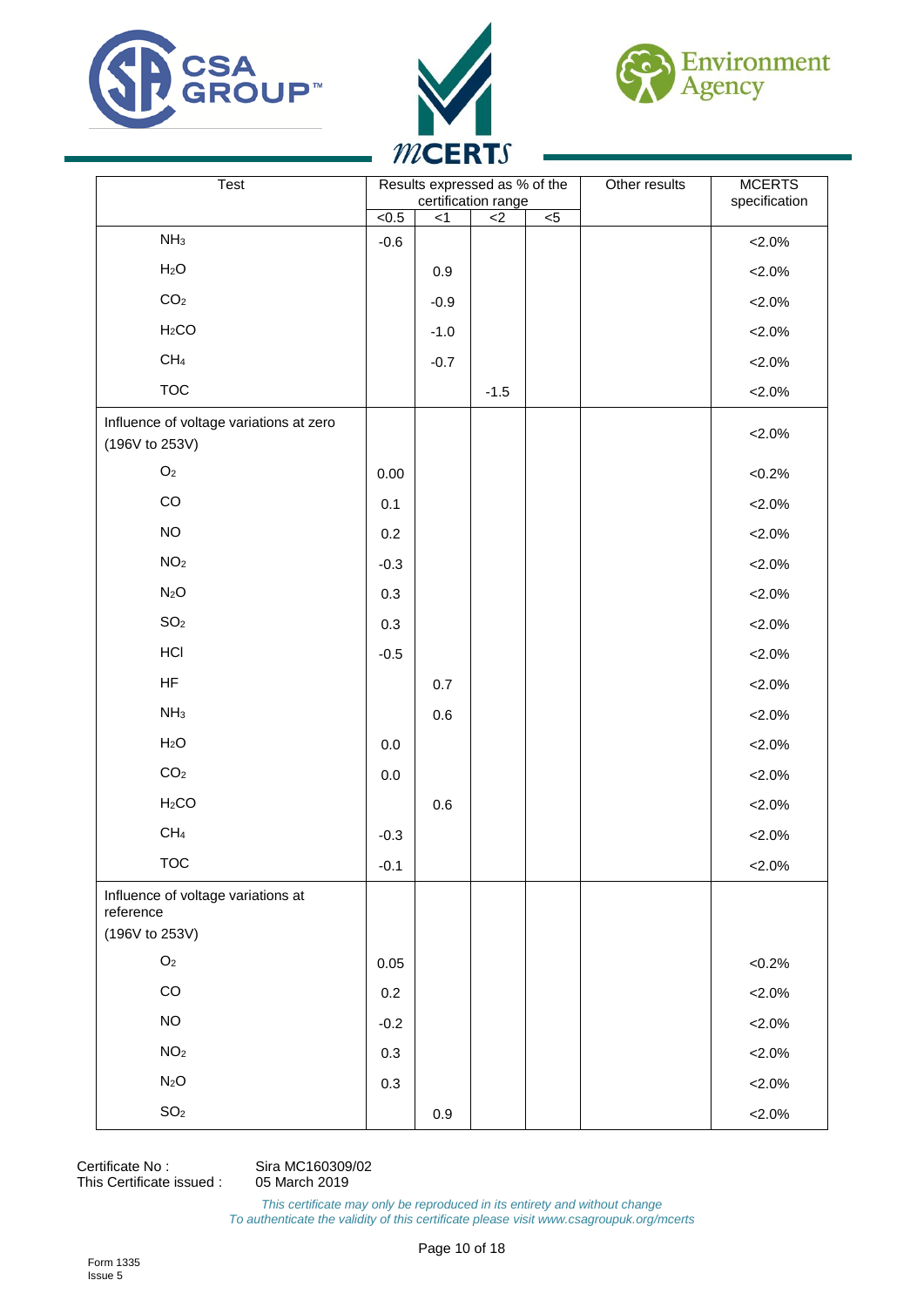





| Test                                                                                                                                                                                                               |              | Results expressed as % of the<br>certification range |         |                | Other results | <b>MCERTS</b><br>specification |
|--------------------------------------------------------------------------------------------------------------------------------------------------------------------------------------------------------------------|--------------|------------------------------------------------------|---------|----------------|---------------|--------------------------------|
|                                                                                                                                                                                                                    | $\sqrt{6.5}$ | $<$ 1                                                | $<$ 2   | $\overline{c}$ |               |                                |
| HCI                                                                                                                                                                                                                | 0.5          |                                                      |         |                |               | $< 2.0\%$                      |
| HF                                                                                                                                                                                                                 |              | $1.0$                                                |         |                |               | $< 2.0\%$                      |
| NH <sub>3</sub>                                                                                                                                                                                                    |              | $-1.0$                                               |         |                |               | $< 2.0\%$                      |
| H <sub>2</sub> O                                                                                                                                                                                                   | 0.2          |                                                      |         |                |               | $< 2.0\%$                      |
| CO <sub>2</sub>                                                                                                                                                                                                    | 0.1          |                                                      |         |                |               | $< 2.0\%$                      |
| H <sub>2</sub> CO                                                                                                                                                                                                  | $-0.3$       |                                                      |         |                |               | $< 2.0\%$                      |
| CH <sub>4</sub>                                                                                                                                                                                                    | 0.3          |                                                      |         |                |               | $< 2.0\%$                      |
| <b>TOC</b>                                                                                                                                                                                                         | $-0.1$       |                                                      |         |                |               | $< 2.0\%$                      |
| Cross-sensitivity at zero with<br>interferents: O <sub>2</sub> , H <sub>2</sub> O, CO, CO <sub>2</sub> , CH <sub>4</sub> ,<br>N <sub>2</sub> O, NO, NO <sub>2</sub> , NH <sub>3</sub> , SO <sub>2</sub> , HCl      |              |                                                      |         |                |               |                                |
| $\mathsf{O}_2$                                                                                                                                                                                                     | 0.0          |                                                      |         |                |               | $< 0.4\%$                      |
| $_{\rm CO}$                                                                                                                                                                                                        | $0.0\,$      |                                                      |         |                |               | $<4.0\%$                       |
| <b>NO</b>                                                                                                                                                                                                          |              | $-0.64$                                              |         |                |               | $<4.0\%$                       |
| NO <sub>2</sub>                                                                                                                                                                                                    |              | 0.61                                                 |         |                |               | $<4.0\%$                       |
| N <sub>2</sub> O                                                                                                                                                                                                   |              | 0.70                                                 |         |                |               | $<4.0\%$                       |
| SO <sub>2</sub>                                                                                                                                                                                                    |              |                                                      |         | 2.33           |               | $<4.0\%$                       |
| <b>HCI</b>                                                                                                                                                                                                         |              |                                                      | 1.67    |                |               | $<4.0\%$                       |
| HF                                                                                                                                                                                                                 |              |                                                      | $-2.00$ |                |               | $<4.0\%$                       |
| NH <sub>3</sub>                                                                                                                                                                                                    |              |                                                      | $-1.80$ |                |               | $<4.0\%$                       |
| H <sub>2</sub> O                                                                                                                                                                                                   | 0.0          |                                                      |         |                |               | $<4.0\%$                       |
| CO <sub>2</sub>                                                                                                                                                                                                    | $0.0\,$      |                                                      |         |                |               | $<4.0\%$                       |
| H <sub>2</sub> CO                                                                                                                                                                                                  | $-0.45$      |                                                      |         |                |               | $<4.0\%$                       |
| CH <sub>4</sub>                                                                                                                                                                                                    | 0.0          |                                                      |         |                |               | $<4.0\%$                       |
| <b>TOC</b>                                                                                                                                                                                                         |              |                                                      |         | 3.07           |               | $<4.0\%$                       |
| Cross-sensitivity at reference with<br>interferents: O <sub>2</sub> , H <sub>2</sub> O, CO, CO <sub>2</sub> , CH <sub>4</sub> ,<br>N <sub>2</sub> O, NO, NO <sub>2</sub> , NH <sub>3</sub> , SO <sub>2</sub> , HCI |              |                                                      |         |                |               |                                |
| $\mathsf{O}_2$                                                                                                                                                                                                     | 0.37         |                                                      |         |                |               | $< 0.4\%$                      |
| CO                                                                                                                                                                                                                 |              |                                                      | 1.29    |                |               | $<4.0\%$                       |
| <b>NO</b>                                                                                                                                                                                                          |              |                                                      | $-1.67$ |                |               | $<4.0\%$                       |
| NO <sub>2</sub>                                                                                                                                                                                                    |              |                                                      |         | 2.95           |               | $<4.0\%$                       |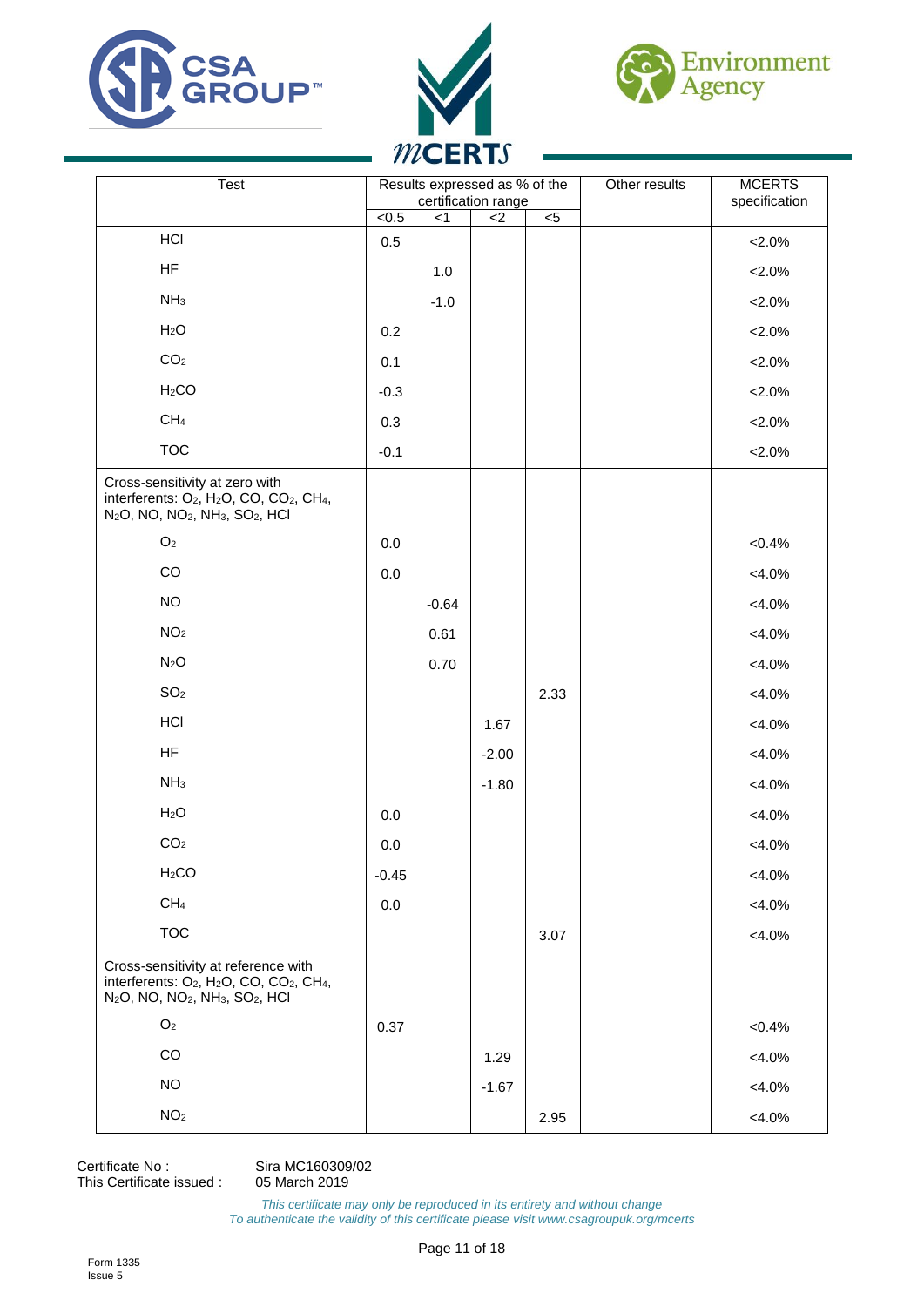





| <b>Test</b>                    |       | Results expressed as % of the<br>certification range |         |         | Other results | <b>MCERTS</b><br>specification |
|--------------------------------|-------|------------------------------------------------------|---------|---------|---------------|--------------------------------|
|                                | < 0.5 | < 1                                                  | $<$ 2   | $5$     |               |                                |
| N <sub>2</sub> O               |       |                                                      | $-1.34$ |         |               | $<4.0\%$                       |
| SO <sub>2</sub>                |       |                                                      |         | 3.88    |               | $<4.0\%$                       |
| <b>HCI</b>                     |       |                                                      |         | $-3.75$ |               | $< 4.0\%$                      |
| <b>HF</b>                      |       |                                                      |         | 3.46    |               | $<4.0\%$                       |
| NH <sub>3</sub>                |       |                                                      |         | $-3.80$ |               | $<4.0\%$                       |
| H <sub>2</sub> O               |       |                                                      |         | 2.80    |               | $<4.0\%$                       |
| CO <sub>2</sub>                |       |                                                      | 2.00    |         |               | $< 4.0\%$                      |
| H <sub>2</sub> CO              |       |                                                      | 1.95    |         |               | $<4.0\%$                       |
| CH <sub>4</sub>                |       |                                                      | 1.20    |         |               | $<4.0\%$                       |
| <b>TOC</b>                     |       |                                                      |         | $-3.61$ |               | $<4.0\%$                       |
| Response factors for TOC CEMS: |       |                                                      |         |         |               |                                |
| Methane                        |       |                                                      |         |         | 1.02          | 0.9 to 1.2                     |
| Aliphatic hydrocarbons         |       |                                                      |         |         | $0.90 - 1.05$ | 0.9 to 1.1                     |
| Aromatic hydrocarbons          |       |                                                      |         |         | $0.91 - 1.08$ | 0.8 to 1.1                     |
| Dichloromethane                |       |                                                      |         |         | $0.92 - 0.93$ | 0.75 to 1.15                   |
| Aliphatic alcohols             |       |                                                      |         |         | $0.70 - 0.85$ | 0.7 to 1.0                     |
| Esters and ketones             |       |                                                      |         |         | 0.77          | 0.7 to 1.0                     |
| Organic acids                  |       |                                                      |         |         | $0.54 - 0.60$ | 0.5 to 1.0                     |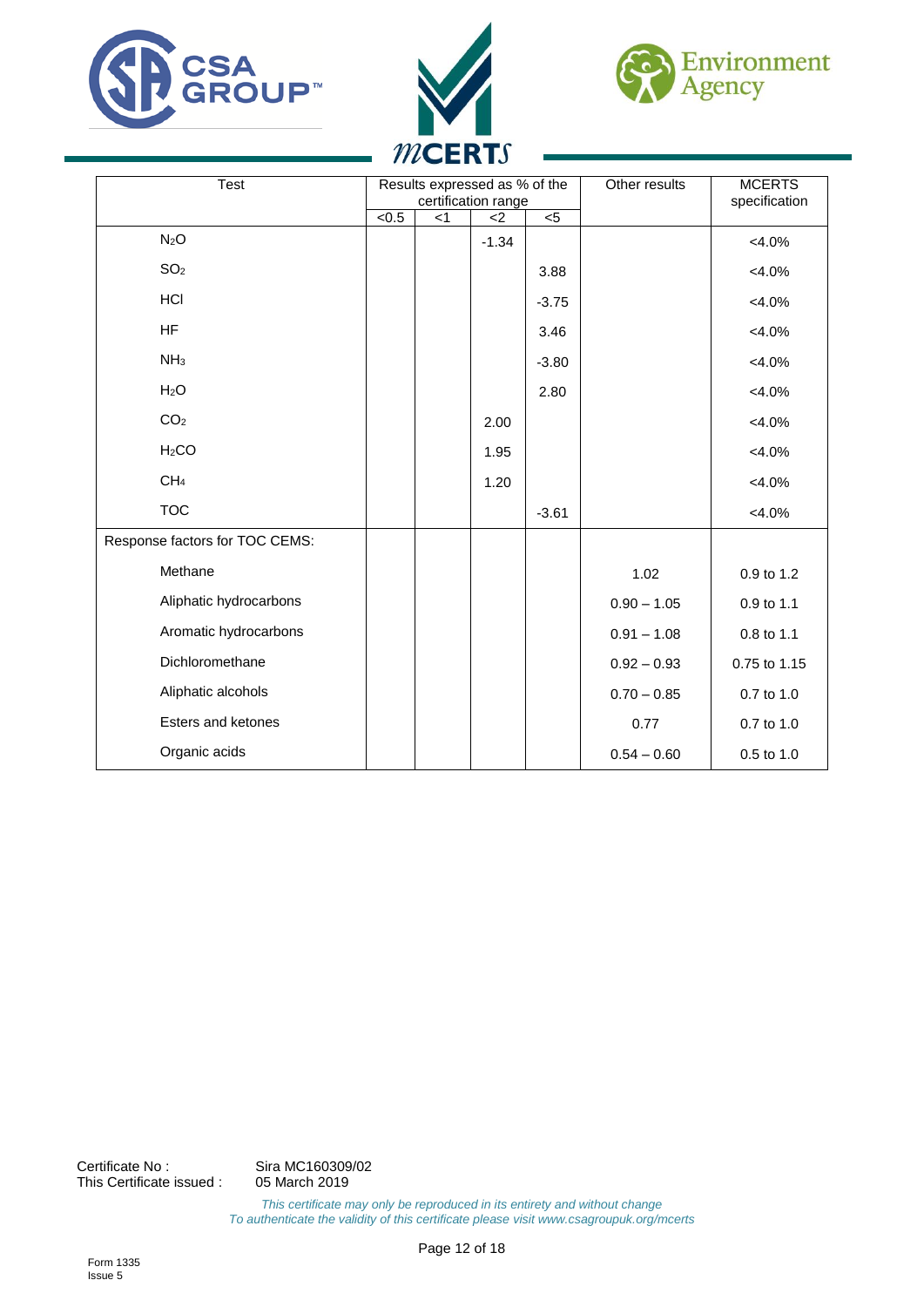





| <b>Test</b>                                           | Results expressed as % of the<br>certification range |       | Other results                                                | <b>MCERTS</b><br>specification |       |                 |
|-------------------------------------------------------|------------------------------------------------------|-------|--------------------------------------------------------------|--------------------------------|-------|-----------------|
|                                                       | < 0.5                                                | $<$ 1 | $<$ 2                                                        | $< 5$                          |       |                 |
| Measurement uncertainty                               |                                                      |       | Guidance - at least 25% below max<br>permissible uncertainty |                                |       |                 |
| O <sub>2</sub>                                        |                                                      |       |                                                              |                                | 2.9%  | $< 7.5\%$ (10%) |
| CO (For an ELV of 50 mg/m <sup>3</sup> )              |                                                      |       |                                                              |                                | 5.0%  | $< 7.5\%$ (10%) |
| NO (For an ELV of 98 mg/m <sup>3</sup> )              |                                                      |       |                                                              |                                | 5.5%  | $<$ 15% (20%)   |
| NO <sub>2</sub> (For an ELV of 50 mg/m <sup>3</sup> ) |                                                      |       |                                                              |                                | 9.6%  | $<$ 15% (20%)   |
| N <sub>2</sub> O                                      |                                                      |       |                                                              |                                | 3.6%  | $<$ 15% (20%)   |
| $SO2$ (For an ELV of 50 mg/m <sup>3</sup> )           |                                                      |       |                                                              |                                | 9.4%  | $<$ 15% (20%)   |
| HCI (For an ELV of 10 mg/m <sup>3</sup> )             |                                                      |       |                                                              |                                | 8.6%  | $<$ 30% (40%)   |
| HF (For an ELV of 1 mg/m <sup>3</sup> )               |                                                      |       |                                                              |                                | 18%   | <30% (40%       |
| NH <sub>3</sub> (For an ELV of 2 mg/m <sup>3</sup> )  |                                                      |       |                                                              |                                | 17.3% | <30% (40%       |
| H <sub>2</sub> O                                      |                                                      |       |                                                              |                                | 4.2%  | $< 7.5\%$ (10%) |
| CO <sub>2</sub>                                       |                                                      |       |                                                              |                                | 3.1%  | $< 7.5\%$ (10%) |
| H <sub>2</sub> CO                                     |                                                      |       |                                                              |                                | 4.3%  | $< 7.5\%$ (10%) |
| CH <sub>4</sub> (For an ELV of 5 mg/m <sup>3</sup> )  |                                                      |       |                                                              |                                | 5.2%  | $<$ 22.5% (30%) |
| TOC (For an ELV of 10 mg/m <sup>3</sup> )             |                                                      |       |                                                              |                                | 10.1% | $<$ 22.5% (30%) |
| Calibration function (field)                          |                                                      |       |                                                              |                                |       |                 |
| O <sub>2</sub>                                        |                                                      |       |                                                              |                                | 0.99  | >0.90           |
| CO                                                    |                                                      |       |                                                              |                                | 0.99  | >0.90           |
| <b>NO</b>                                             |                                                      |       |                                                              |                                | 0.99  | >0.90           |
| NO <sub>2</sub>                                       |                                                      |       |                                                              |                                | 0.99  | >0.90           |
| N <sub>2</sub> O                                      |                                                      |       |                                                              |                                | 0.99  | >0.90           |
| SO <sub>2</sub>                                       |                                                      |       |                                                              |                                | 0.99  | >0.90           |
| <b>HCI</b>                                            |                                                      |       |                                                              |                                | 0.99  | >0.90           |
| <b>HF</b>                                             |                                                      |       |                                                              |                                | 0.99  | >0.90           |
| NH <sub>3</sub>                                       |                                                      |       |                                                              |                                | 0.98  | >0.90           |
| H <sub>2</sub> O                                      |                                                      |       |                                                              |                                | 0.97  | >0.90           |
| CO <sub>2</sub>                                       |                                                      |       |                                                              |                                | 0.99  | >0.90           |
| H <sub>2</sub> CO                                     |                                                      |       |                                                              |                                | 0.99  | >0.90           |
| CH <sub>4</sub>                                       |                                                      |       |                                                              |                                | 0.99  | >0.90           |
| <b>TOC</b>                                            |                                                      |       |                                                              |                                | 0.98  | >0.90           |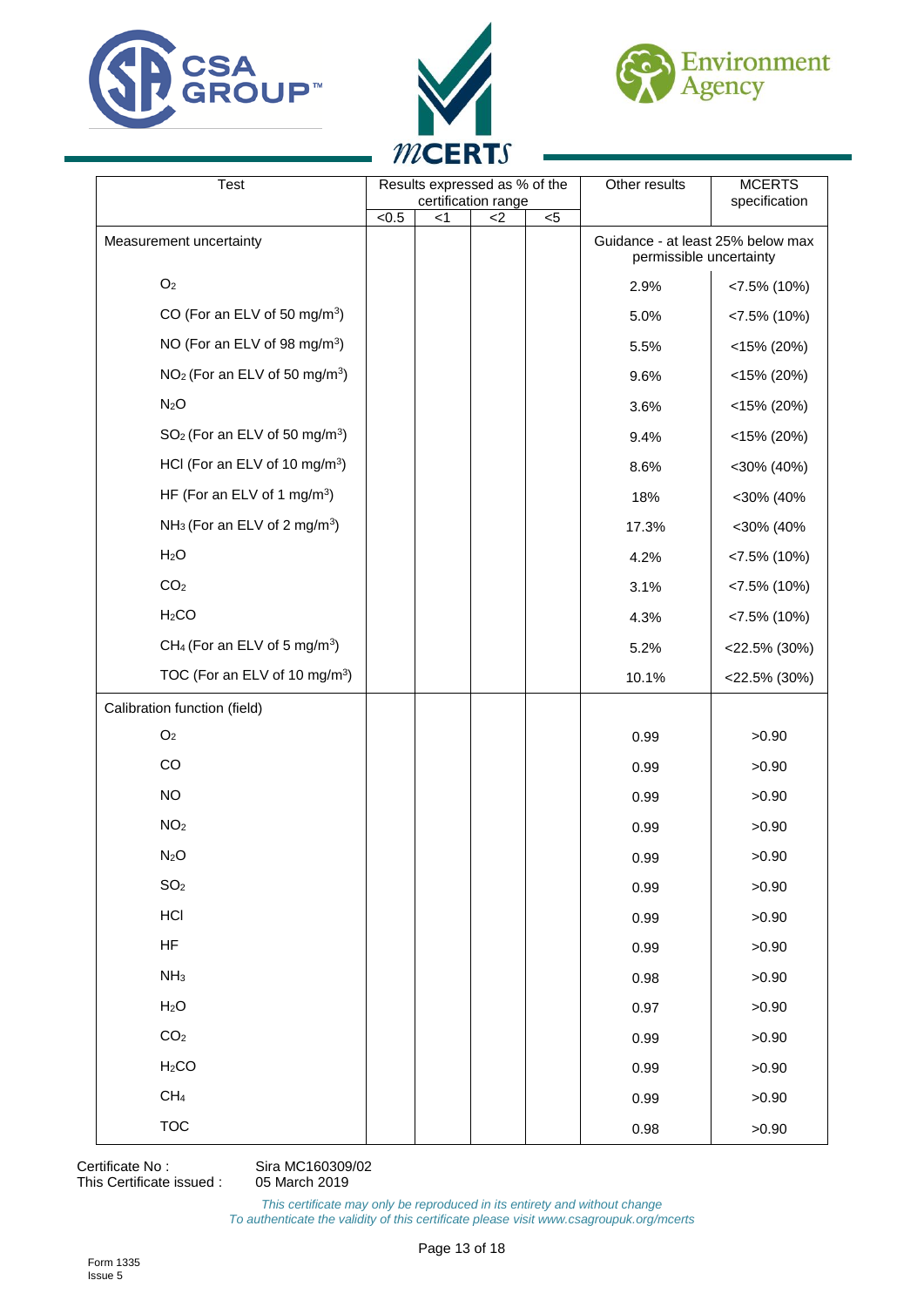





| Test                  |         |      | Results expressed as % of the<br>certification range |                | Other results | <b>MCERTS</b> |
|-----------------------|---------|------|------------------------------------------------------|----------------|---------------|---------------|
|                       | <0.5    | $<1$ | $<$ 2                                                | $\overline{5}$ |               | specification |
| Response time (field) |         |      |                                                      |                |               |               |
| $\mathsf{O}_2$        |         |      |                                                      |                | 46s           | $<$ 200s      |
| $_{\rm CO}$           |         |      |                                                      |                | 178s          | $<$ 200s      |
| <b>NO</b>             |         |      |                                                      |                | 132s          | $<$ 200s      |
| NO <sub>2</sub>       |         |      |                                                      |                | 172s          | $<$ 200s      |
| N <sub>2</sub> O      |         |      |                                                      |                | 162s          | $<$ 200s      |
| SO <sub>2</sub>       |         |      |                                                      |                | 172s          | $<$ 200s      |
| HCI                   |         |      |                                                      |                | 233s          | <400s         |
| HF                    |         |      |                                                      |                | 178s          | <400s         |
| NH <sub>3</sub>       |         |      |                                                      |                | 168s          | <400s         |
| H <sub>2</sub> O      |         |      |                                                      |                | 151s          | $<$ 200s      |
| CO <sub>2</sub>       |         |      |                                                      |                | 132s          | $<$ 200s      |
| H <sub>2</sub> CO     |         |      |                                                      |                | <b>138s</b>   | $<$ 200s      |
| CH <sub>4</sub>       |         |      |                                                      |                | 178s          | $<$ 200s      |
| <b>TOC</b>            |         |      |                                                      |                | 39s           | $<$ 200s      |
| Lack of fit (field)   |         |      |                                                      |                |               |               |
| $\mathsf{O}_2$        | $-0.06$ |      |                                                      |                |               | ${<}0.2\%$    |
| $_{\rm CO}$           | 0.24    |      |                                                      |                |               | $< 2.0\%$     |
| $NO$                  | 0.33    |      |                                                      |                |               | $< 2.0\%$     |
| NO <sub>2</sub>       | $-0.49$ |      |                                                      |                |               | $< 2.0\%$     |
| N <sub>2</sub> O      |         | 0.58 |                                                      |                |               | $< 2.0\%$     |
| SO <sub>2</sub>       | 0.40    |      |                                                      |                |               | $< 2.0\%$     |
| $\sf HCl$             |         |      | 1.73                                                 |                |               | $< 2.0\%$     |
| $\mathsf{HF}$         |         |      | 1.42                                                 |                |               | $< 2.0\%$     |
| NH <sub>3</sub>       |         |      | $-1.40$                                              |                |               | $< 2.0\%$     |
| H <sub>2</sub> O      | $-0.47$ |      |                                                      |                |               | $< 2.0\%$     |
| CO <sub>2</sub>       |         |      | 1.73                                                 |                |               | $< 2.0\%$     |
| H <sub>2</sub> CO     | 0.45    |      |                                                      |                |               | $< 2.0\%$     |
| $\mathsf{CH}_4$       | 0.35    |      |                                                      |                |               | $< 2.0\%$     |
| <b>TOC</b>            | $-0.20$ |      |                                                      |                |               | $< 2.0\%$     |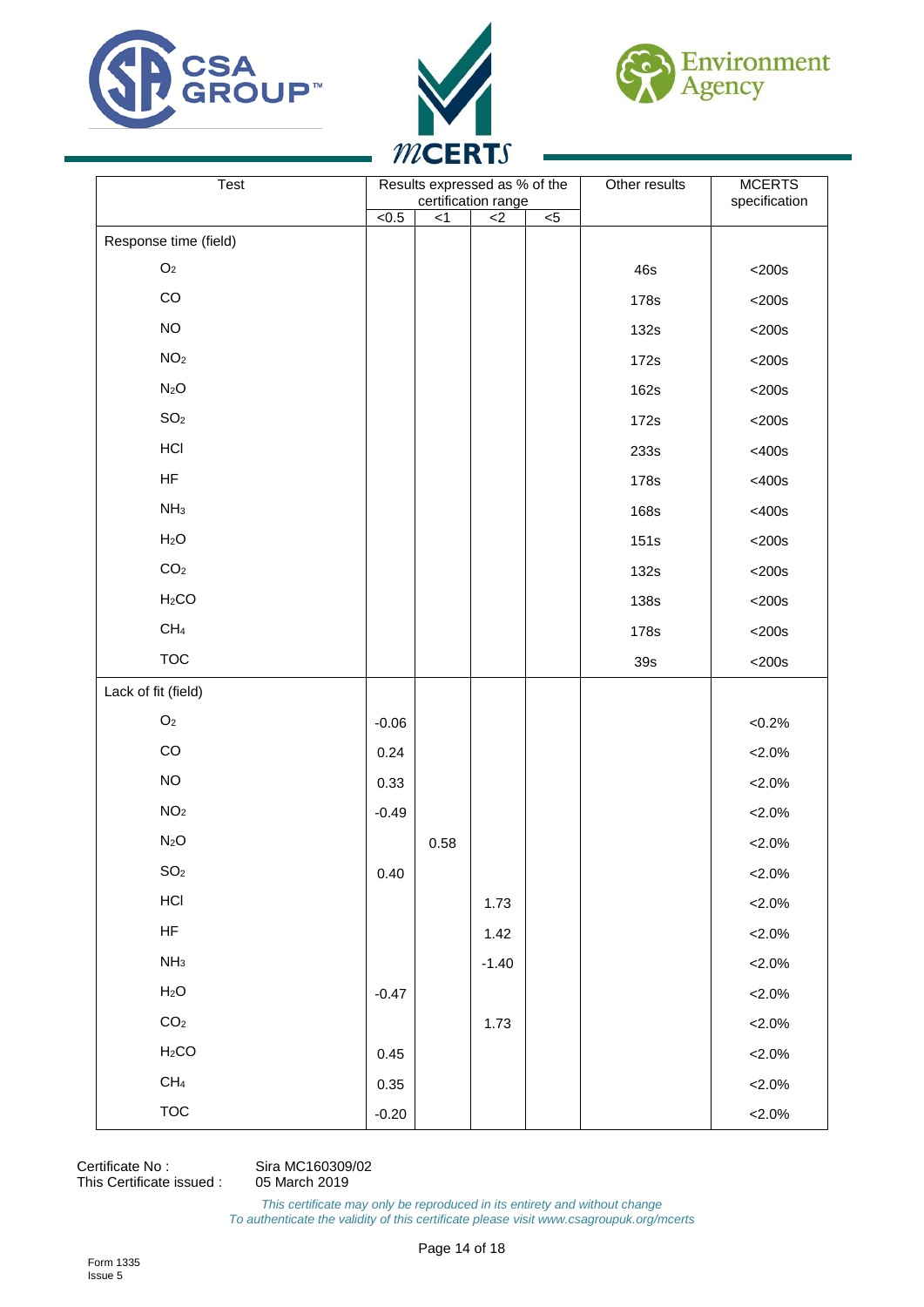





| <b>Test</b>                                       |              | Other results<br>Results expressed as % of the<br>certification range                                                                                                                                                                                                                                                                                                                                                                                                                                                                                                                                                                                                                                                                         |                                                                                                                                     |        |           | <b>MCERTS</b><br>specification |
|---------------------------------------------------|--------------|-----------------------------------------------------------------------------------------------------------------------------------------------------------------------------------------------------------------------------------------------------------------------------------------------------------------------------------------------------------------------------------------------------------------------------------------------------------------------------------------------------------------------------------------------------------------------------------------------------------------------------------------------------------------------------------------------------------------------------------------------|-------------------------------------------------------------------------------------------------------------------------------------|--------|-----------|--------------------------------|
|                                                   | $\sqrt{6.5}$ | <1                                                                                                                                                                                                                                                                                                                                                                                                                                                                                                                                                                                                                                                                                                                                            | <2                                                                                                                                  | $<$ 5  |           |                                |
| Maintenance interval                              |              |                                                                                                                                                                                                                                                                                                                                                                                                                                                                                                                                                                                                                                                                                                                                               |                                                                                                                                     |        | Note 1    | >8 days                        |
|                                                   |              |                                                                                                                                                                                                                                                                                                                                                                                                                                                                                                                                                                                                                                                                                                                                               |                                                                                                                                     |        | 12 months |                                |
| Zero and Span drift requirement                   |              | There is an option to feed test gas automatically or<br>manually to the measuring system. Furthermore, an<br>internal validation unit can be used as an alternative<br>to test gases for QAL3 checks of the FTIR<br>measurement components. Logging of zero and span<br>drift is possible and complies with the requirements of<br>EN14181 for QAL3.                                                                                                                                                                                                                                                                                                                                                                                          | Clause<br>6.13 & 10.13                                                                                                              |        |           |                                |
|                                                   | test.        | The device is equipped with automatic zero and span<br>point correction for the O <sub>2</sub> channel and the FID. Zero<br>and span point at the $O2$ channel were automatically<br>checked and adjusted every 2 weeks. They were<br>automatically monitored and adjusted every 3 weeks<br>for the FID. Drift compensation of the components<br>measured with the help of FTIR was not part of the<br>performance test. Zero and span drift were<br>determined during the field test by means of manually<br>applying appropriate test gases to the sampling probe<br>of the measuring system. The results of this test are<br>presented in the field test section. Furthermore, the<br>internal validation unit was part of the performance | Manufacturer<br>shall provide a<br>description of<br>the technique to<br>determine and<br>compensate for<br>zero and span<br>drift. |        |           |                                |
| Change in zero point over maintenance<br>interval |              |                                                                                                                                                                                                                                                                                                                                                                                                                                                                                                                                                                                                                                                                                                                                               |                                                                                                                                     |        |           |                                |
| O <sub>2</sub>                                    | 0.15         |                                                                                                                                                                                                                                                                                                                                                                                                                                                                                                                                                                                                                                                                                                                                               |                                                                                                                                     |        |           | $<0.2\%$                       |
| CO                                                | $-0.3$       |                                                                                                                                                                                                                                                                                                                                                                                                                                                                                                                                                                                                                                                                                                                                               |                                                                                                                                     |        |           | $< 3.0\%$                      |
| <b>NO</b>                                         | 0.2          |                                                                                                                                                                                                                                                                                                                                                                                                                                                                                                                                                                                                                                                                                                                                               |                                                                                                                                     |        |           | $< 3.0\%$                      |
| NO <sub>2</sub>                                   |              | 1.0                                                                                                                                                                                                                                                                                                                                                                                                                                                                                                                                                                                                                                                                                                                                           |                                                                                                                                     |        |           | $< 3.0\%$                      |
| N <sub>2</sub> O                                  | $-0.4$       |                                                                                                                                                                                                                                                                                                                                                                                                                                                                                                                                                                                                                                                                                                                                               |                                                                                                                                     |        |           | $<3.0\%$                       |
| SO <sub>2</sub>                                   |              | $-0.8$                                                                                                                                                                                                                                                                                                                                                                                                                                                                                                                                                                                                                                                                                                                                        |                                                                                                                                     |        |           | $< 3.0\%$                      |
| <b>HCI</b>                                        |              | 0.9                                                                                                                                                                                                                                                                                                                                                                                                                                                                                                                                                                                                                                                                                                                                           |                                                                                                                                     |        |           | $< 3.0\%$                      |
| <b>HF</b>                                         |              |                                                                                                                                                                                                                                                                                                                                                                                                                                                                                                                                                                                                                                                                                                                                               | 1.1                                                                                                                                 |        |           | $< 3.0\%$                      |
| NH <sub>3</sub>                                   |              |                                                                                                                                                                                                                                                                                                                                                                                                                                                                                                                                                                                                                                                                                                                                               |                                                                                                                                     | $-2.3$ |           | $< 3.0\%$                      |
| H <sub>2</sub> O                                  | 0.0          |                                                                                                                                                                                                                                                                                                                                                                                                                                                                                                                                                                                                                                                                                                                                               |                                                                                                                                     |        |           | $< 3.0\%$                      |
| CO <sub>2</sub>                                   | $-0.1$       |                                                                                                                                                                                                                                                                                                                                                                                                                                                                                                                                                                                                                                                                                                                                               |                                                                                                                                     |        |           | $< 3.0\%$                      |
| H <sub>2</sub> CO                                 | 0.5          |                                                                                                                                                                                                                                                                                                                                                                                                                                                                                                                                                                                                                                                                                                                                               |                                                                                                                                     |        |           | $< 3.0\%$                      |
| CH <sub>4</sub>                                   |              |                                                                                                                                                                                                                                                                                                                                                                                                                                                                                                                                                                                                                                                                                                                                               | 1.1                                                                                                                                 |        |           | $< 3.0\%$                      |
| <b>TOC</b>                                        |              |                                                                                                                                                                                                                                                                                                                                                                                                                                                                                                                                                                                                                                                                                                                                               | $-1.9$                                                                                                                              |        |           | $< 3.0\%$                      |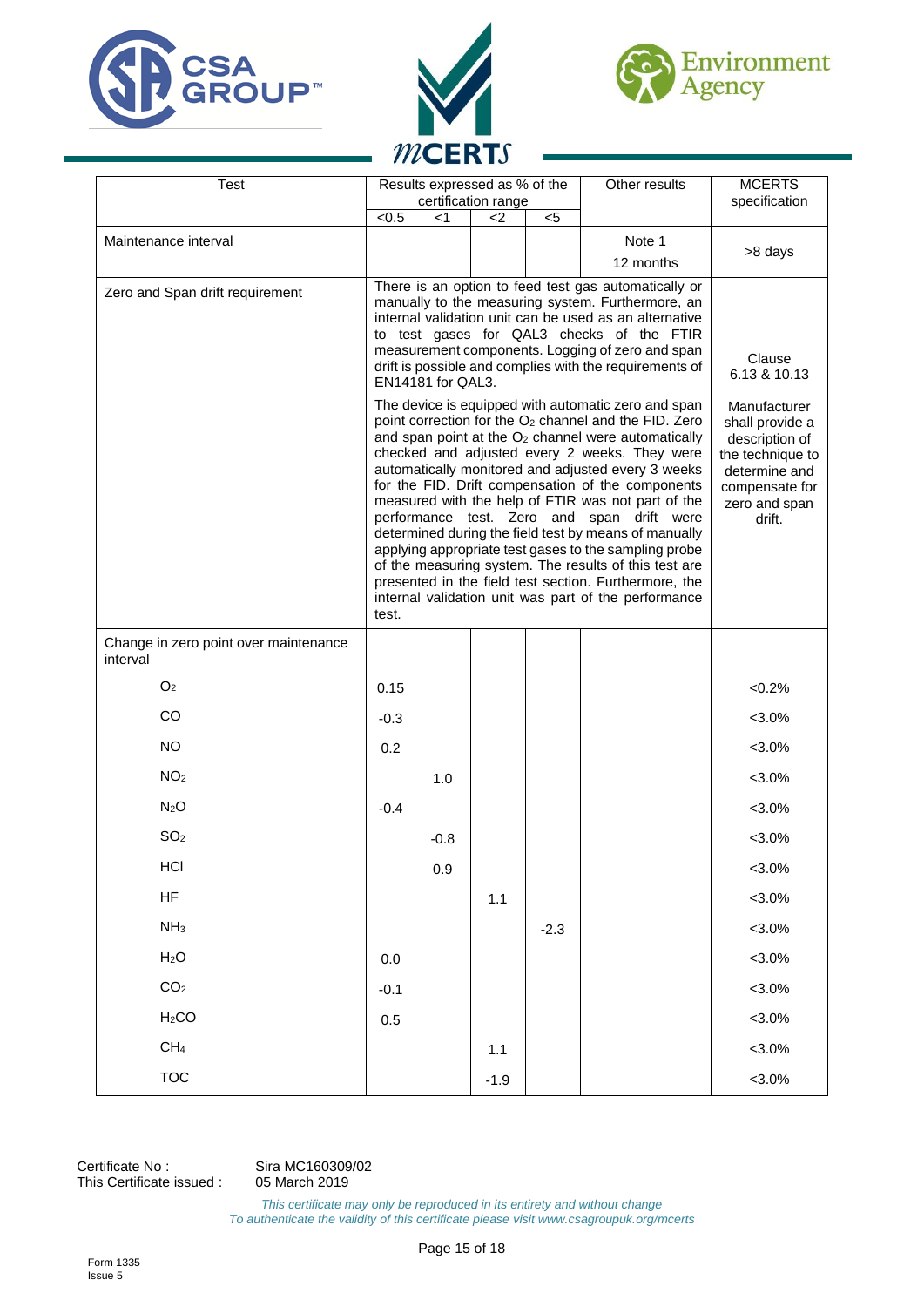





| Test                                                   | Results expressed as % of the<br>certification range |     |                |                | Other results | <b>MCERTS</b><br>specification       |
|--------------------------------------------------------|------------------------------------------------------|-----|----------------|----------------|---------------|--------------------------------------|
|                                                        | $\overline{5}$                                       | < 1 | $\overline{c}$ | $\overline{c}$ |               |                                      |
| Change in reference point over<br>maintenance interval |                                                      |     |                |                |               |                                      |
| O <sub>2</sub>                                         | $-0.18$                                              |     |                |                |               | $<0.2\%$                             |
| $_{\rm CO}$                                            |                                                      |     | 1.3            |                |               | $< 3.0\%$                            |
| <b>NO</b>                                              |                                                      |     | 1.3            |                |               | $< 3.0\%$                            |
| NO <sub>2</sub>                                        |                                                      |     |                | 2.6            |               | $< 3.0\%$                            |
| N <sub>2</sub> O                                       |                                                      |     | 1.9            |                |               | $< 3.0\%$                            |
| SO <sub>2</sub>                                        |                                                      |     |                | 2.3            |               | $< 3.0\%$                            |
| HCI                                                    |                                                      |     |                | 2.6            |               | $< 3.0\%$                            |
| <b>HF</b>                                              |                                                      |     |                | $-2.1$         |               | $< 3.0\%$                            |
| NH <sub>3</sub>                                        |                                                      |     |                | $-2.4$         |               | $< 3.0\%$                            |
| H <sub>2</sub> O                                       |                                                      |     | $-1.6$         |                |               | $< 3.0\%$                            |
| CO <sub>2</sub>                                        |                                                      | 0.6 |                |                |               | $< 3.0\%$                            |
| H <sub>2</sub> CO                                      |                                                      |     | $-2.0$         |                |               | $< 3.0\%$                            |
| CH <sub>4</sub>                                        |                                                      |     | 1.9            |                |               | $< 3.0\%$                            |
| <b>TOC</b>                                             |                                                      |     |                | 2.3            |               | $< 3.0\%$                            |
| Availability                                           |                                                      |     |                |                | 98.5%         | >95%<br>$( > 98\% \text{ for O}_2 )$ |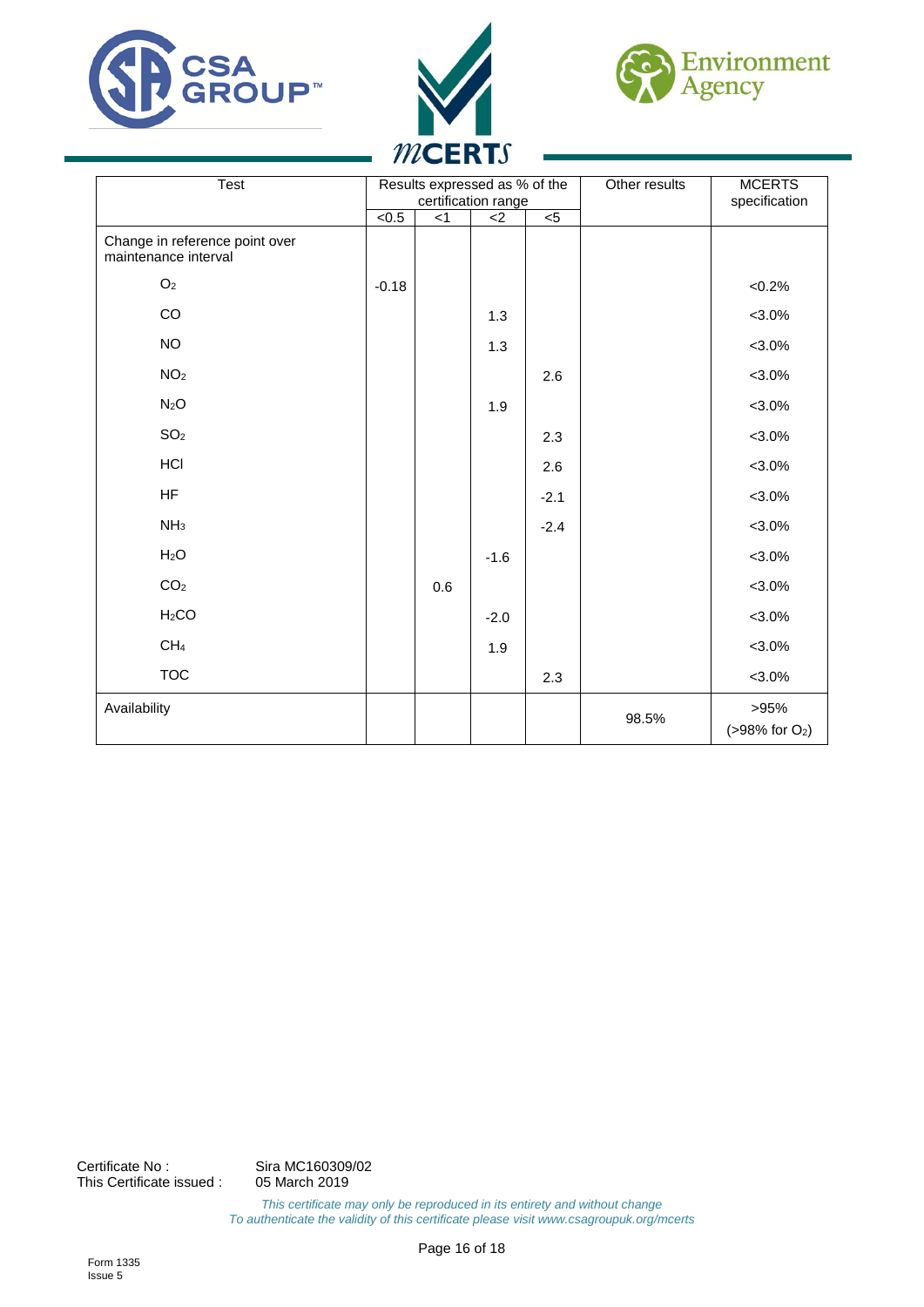





| Test              |           | Results expressed as % of the<br>certification range |       |                |  | <b>MCERTS</b><br>specification |
|-------------------|-----------|------------------------------------------------------|-------|----------------|--|--------------------------------|
|                   | $5 - 0.5$ | $<$ 1                                                | $<$ 2 | $\overline{5}$ |  |                                |
| Reproducibility   |           |                                                      |       |                |  |                                |
| O <sub>2</sub>    | 0.01      |                                                      |       |                |  | $<0.2\%$                       |
| $_{\rm CO}$       |           | 0.6                                                  |       |                |  | $< 3.3\%$                      |
| $NO$              | 0.3       |                                                      |       |                |  | $< 3.3\%$                      |
| NO <sub>2</sub>   |           | 0.9                                                  |       |                |  | $< 3.3\%$                      |
| N <sub>2</sub> O  | 0.2       |                                                      |       |                |  | $< 3.3\%$                      |
| SO <sub>2</sub>   |           |                                                      | 1.8   |                |  | $< 3.3\%$                      |
| HCI               | 0.4       |                                                      |       |                |  | $< 3.3\%$                      |
| <b>HF</b>         |           | 0.7                                                  |       |                |  | $< 3.3\%$                      |
| NH <sub>3</sub>   |           | 0.9                                                  |       |                |  | $< 3.3\%$                      |
| H <sub>2</sub> O  | $0.0\,$   |                                                      |       |                |  | $< 3.3\%$                      |
| CO <sub>2</sub>   | 0.2       |                                                      |       |                |  | $< 3.3\%$                      |
| H <sub>2</sub> CO | 0.4       |                                                      |       |                |  | $< 3.3\%$                      |
| CH <sub>4</sub>   | 0.4       |                                                      |       |                |  | $< 3.3\%$                      |
| <b>TOC</b>        |           |                                                      | 1.1   |                |  | $< 3.3\%$                      |

Note 1: TheACF5000 has a maintenance interval of 12 months. The work detailed below has to be carried out at regular intervals, depending on local conditions. This includes regular visual inspections and checks of the test gas filter, gas conditioning system, sample gas line and inlets. During the maintenance interval, zero and span checks must be performed for all components measured with the FTIR analyser. Zero and Span checks for O<sub>2</sub> and TOC must also be performed. Refer to User Manual for this operation.

Certificate No : Sira MC160309/02<br>This Certificate issued : 05 March 2019 This Certificate issued :